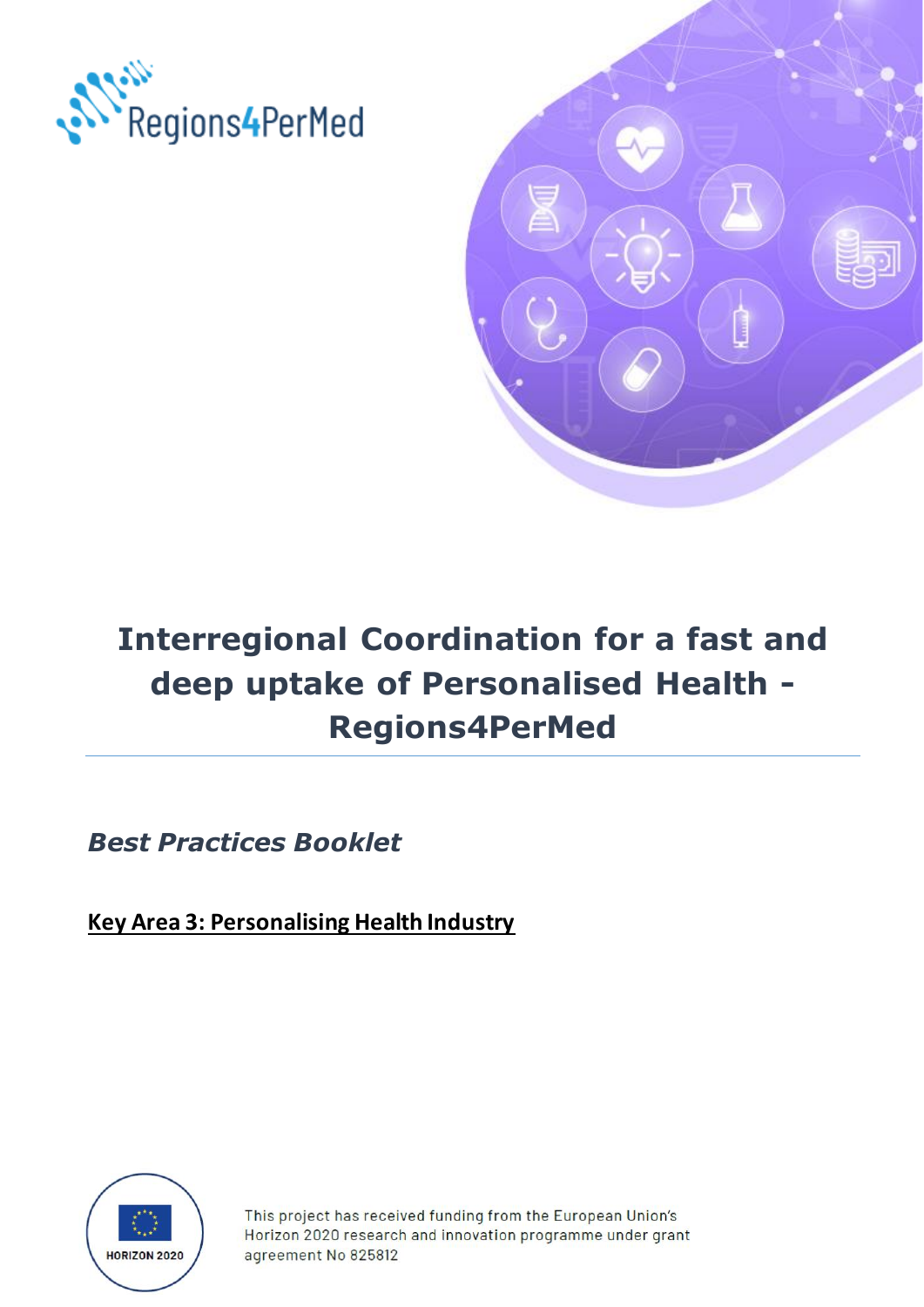#### **PROJECT INFORMATION**

| <b>GRANT AGREEMENT NUMBER</b> | 825812                                         |
|-------------------------------|------------------------------------------------|
| <b>PROJECT FULL TITLE</b>     | Interregional coordination for a fast and deep |
|                               | uptake of personalised health                  |
| PROJECT ACRONYM               | Regions4PerMed                                 |
| <b>FUNDING SCHEME</b>         | <b>CSA</b>                                     |
| <b>START OF THE PROJECT</b>   | 01/11/2018                                     |
| <b>DURATION</b>               | 54 Months                                      |
| <b>CALL IDENTIFIER</b>        | H2020-SC1-2018-Single-Stage-RTD                |
| PROJECT WEBSITE               | http://www.regions4permed.eu/                  |

## Best Practices booklet

#### **Table of Content**

| 4. Medical Forge Leipzig - Bridging the Gap between Start-ups and Clinics 10          |  |
|---------------------------------------------------------------------------------------|--|
| 5. Navarra - European Entrepreneurial Region for Personalised Medicine  12            |  |
|                                                                                       |  |
|                                                                                       |  |
| 8. TRON – Translationale Onkologie an der Universitätsmedizin der Johannes Gutenberg- |  |
|                                                                                       |  |
|                                                                                       |  |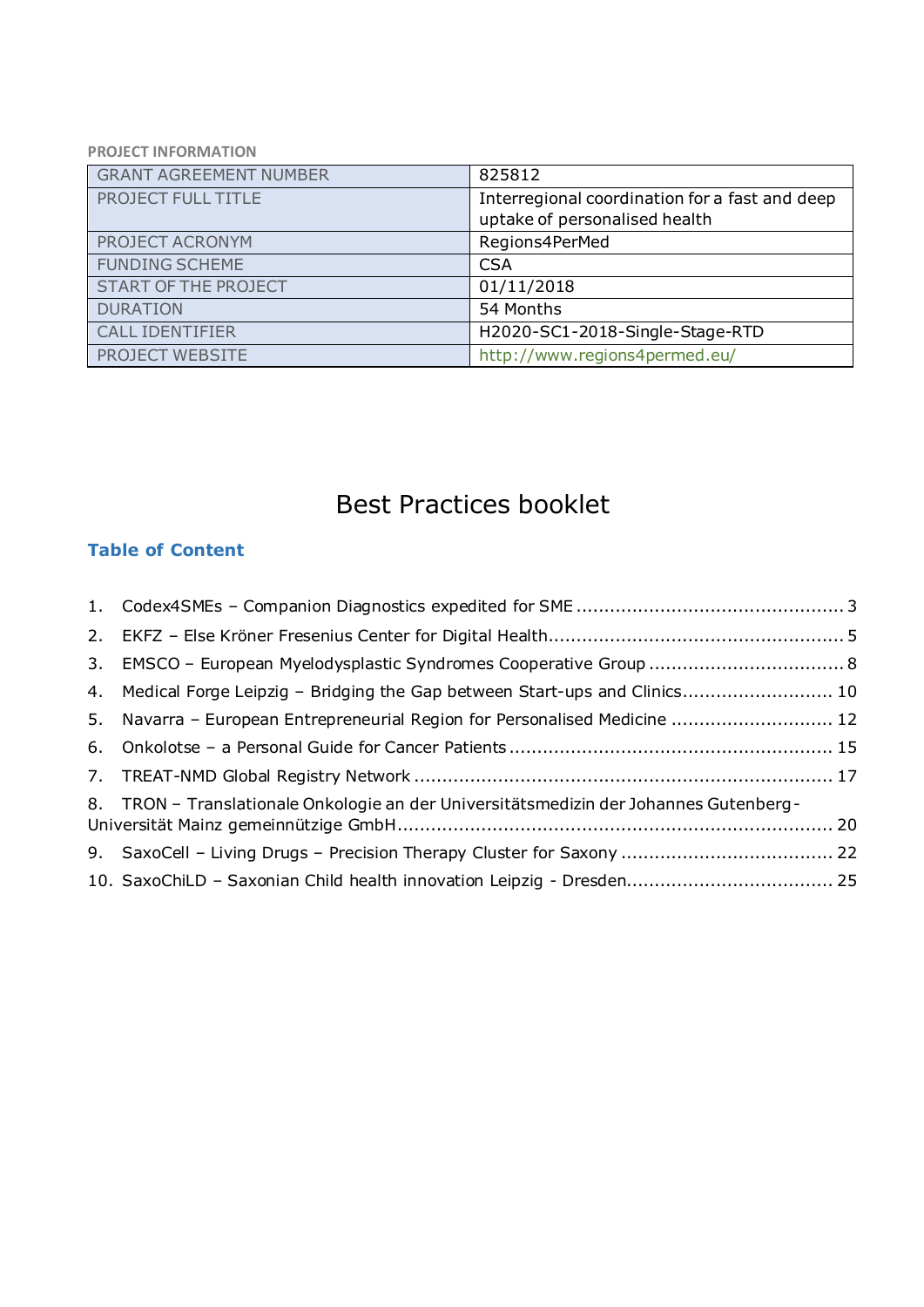### <span id="page-2-0"></span>**1. Codex4SMEs – Companion Diagnostics expedited for SME**

|                    | Project   Initiative Title    | Codex4SMEs                                                                     |
|--------------------|-------------------------------|--------------------------------------------------------------------------------|
|                    | Logo(s)                       |                                                                                |
|                    |                               | <b>BioRegio STERN</b><br><b>Interreg</b>                                       |
|                    |                               | <b>North-West Europe</b>                                                       |
|                    |                               | Codex4SMEs                                                                     |
|                    |                               |                                                                                |
|                    | Organisation name             | <b>BioRegioSTERN</b>                                                           |
|                    |                               |                                                                                |
|                    | Country                       | Germany                                                                        |
|                    |                               |                                                                                |
|                    | Region                        | Baden-Wuerttemberg                                                             |
|                    |                               |                                                                                |
|                    | Contact person                | Dr. Margot Jehle                                                               |
|                    | Contact email                 | jehle@bioregio-stern.de                                                        |
|                    |                               |                                                                                |
|                    | Website:                      | www.nweurope.eu/codex4smes                                                     |
|                    |                               |                                                                                |
|                    | Keywords:                     | Companion Diagnostics, Diagnostics, Personalized Medicine, SMEs, European      |
|                    |                               | network, support services                                                      |
|                    |                               |                                                                                |
| Duration:          |                               | December 2023                                                                  |
|                    |                               |                                                                                |
|                    | Area of application           | Diagnostics - Covid-19 diagnostics included                                    |
|                    | tackled<br>Main<br>challenges | NWE territories are lagging behind in the world-wide implementation of PM      |
|                    | (max 200 words)               |                                                                                |
|                    |                               | and CDx (enabling cost-savings in public healthcare) due to the lack of an     |
|                    |                               | appropriate support infrastructure for SMEs in this field. SMEs within the     |
|                    |                               | (Companion) diagnostics field are among others facing problems with the        |
|                    |                               | access to biosamples; they are lacking experience and knowledge within         |
|                    |                               | biomarker validation process, access to different stakeholders, access to      |
|                    |                               | funding and investors, access to and cooperations with big pharma companies,   |
|                    |                               |                                                                                |
|                    |                               | regulatory and reimbursement issues, entering further European markets.        |
|                    | Objectives (max 200 words)    | The original project aimed to establish a transnational network with 9 project |
|                    |                               |                                                                                |
|                    |                               | partners from 7 regions for SMEs able to expedite time-consuming & costly      |
|                    |                               | CDx development via linking of stakeholders at all levels and increasing the   |
|                    |                               | TRLs of SMEs' products up to 7-8 by providing a tailored support scheme for    |
|                    |                               | SMEs. Within the capitalisation phase Codex4SMEs enlarges its established      |
|                    |                               | network by the involvement of 3 new partners. The original support scheme      |
|                    |                               | for SMEs will be modified into a new Fast-Track Programme to further expedite  |
|                    |                               |                                                                                |
|                    |                               | the time-to-market of novel diagnostic solutions and to be applied for a       |
|                    |                               | broadened sector of diagnostics in general with a special focus on COVID-19    |
|                    |                               | diagnostics. Thus, supported SMEs gain significance in international markets   |
|                    |                               | and increase their global competitiveness.                                     |
| <b>DESCRIPTION</b> |                               |                                                                                |
|                    |                               |                                                                                |
|                    |                               |                                                                                |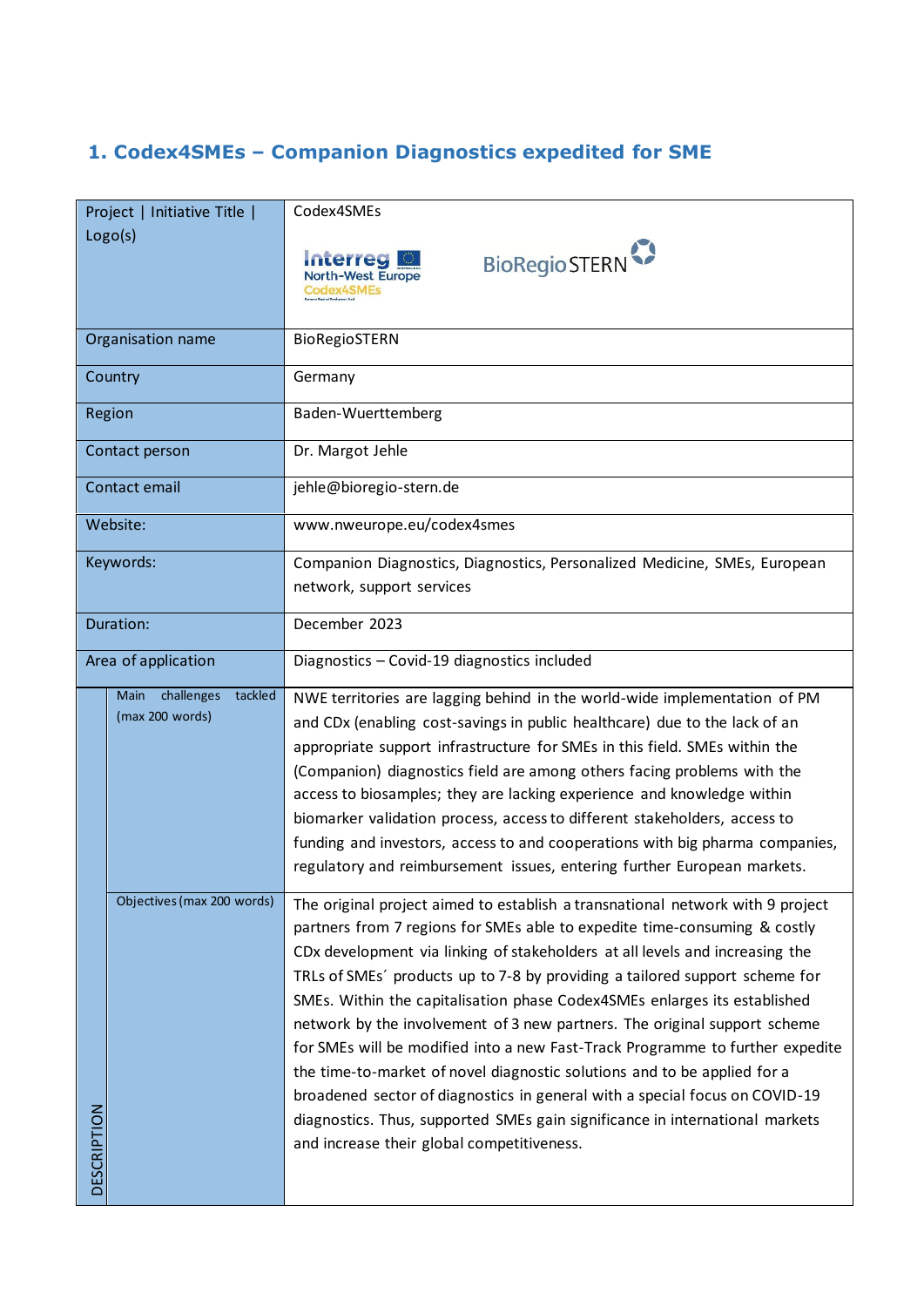| Main<br>concept<br>and                                        | The original project Codex4SMEs offered a tailored support scheme for SMEs                                                                                     |
|---------------------------------------------------------------|----------------------------------------------------------------------------------------------------------------------------------------------------------------|
| methodologies<br>involved                                     | encompassing a sample access & a knowledge transfer service, a Biomarker                                                                                       |
| (max 200 words)                                               | validation, access to networks/ecosystems from seven countries, transnational                                                                                  |
|                                                               | roadshows with venture capitalists and large pharma companies, expert advice                                                                                   |
|                                                               | regarding business model, business growth and upscaling. The Codex4SMEs                                                                                        |
|                                                               | capitalisation phase will offer within its new Fast-Track Programme further                                                                                    |
|                                                               | services such as seminars on biomarker topics, tailored consultancy on specific                                                                                |
|                                                               | biomarker topics on SMEs' needs, modular biomarker validation services,                                                                                        |
|                                                               | partner search to identify the best academic collaborator with the right                                                                                       |
|                                                               | scientific & medical expertise, translational assessment as service to assess the                                                                              |
|                                                               | translational pathway and feasibility of projects, full regulatory                                                                                             |
|                                                               | assessment/scientific advice, access to pharma and big medtech companies                                                                                       |
|                                                               | within a so called Meet&Match.Dx service, support services for business                                                                                        |
|                                                               | growth of SMEs (e.g. for market analysis or reimbursement issues).                                                                                             |
|                                                               |                                                                                                                                                                |
|                                                               | Support services will be tailored according to the SME's current stage of                                                                                      |
|                                                               | development.                                                                                                                                                   |
| Impact (health, scientific,                                   | 297 SMEs have been involved within the Codex4SMEs project so far. The key                                                                                      |
| industrial,<br>socio-economic                                 | outcomes for the SMEs have been:                                                                                                                               |
| or others enabled by the<br>project/initiative (max 200       |                                                                                                                                                                |
| words)                                                        | further development of products, international contacts / access to biobanks,<br>experiences in pitching, R&D collaborations. As a result, SMEs could increase |
|                                                               | their turnover, the number of jobs and the TRL level of their products.                                                                                        |
|                                                               |                                                                                                                                                                |
|                                                               | Therefore, the project has been contributing to an increased implementation                                                                                    |
|                                                               | of personalised medicine and healthcare and will furthermore support this                                                                                      |
|                                                               | implementation within its capitalization phase by offering the new Fast-Track                                                                                  |
|                                                               | Programme.                                                                                                                                                     |
|                                                               |                                                                                                                                                                |
|                                                               |                                                                                                                                                                |
| Funding<br>and Investment                                     | ERDF funding of in total 2.5 Million Euro                                                                                                                      |
| (please specify the source:<br>public, private, Structural or |                                                                                                                                                                |
| other types of funds)                                         |                                                                                                                                                                |
|                                                               |                                                                                                                                                                |
| Key stakeholders involved                                     | BioRegio STERN (DE), BOM (NL), Innovation Quarter (NL), WestBIC (IE),                                                                                          |
|                                                               | Medicen (FR), IBBL (LU), EATRIS (NL), EIT Health Germany (DE), Flanders.bio                                                                                    |
|                                                               | (BE)                                                                                                                                                           |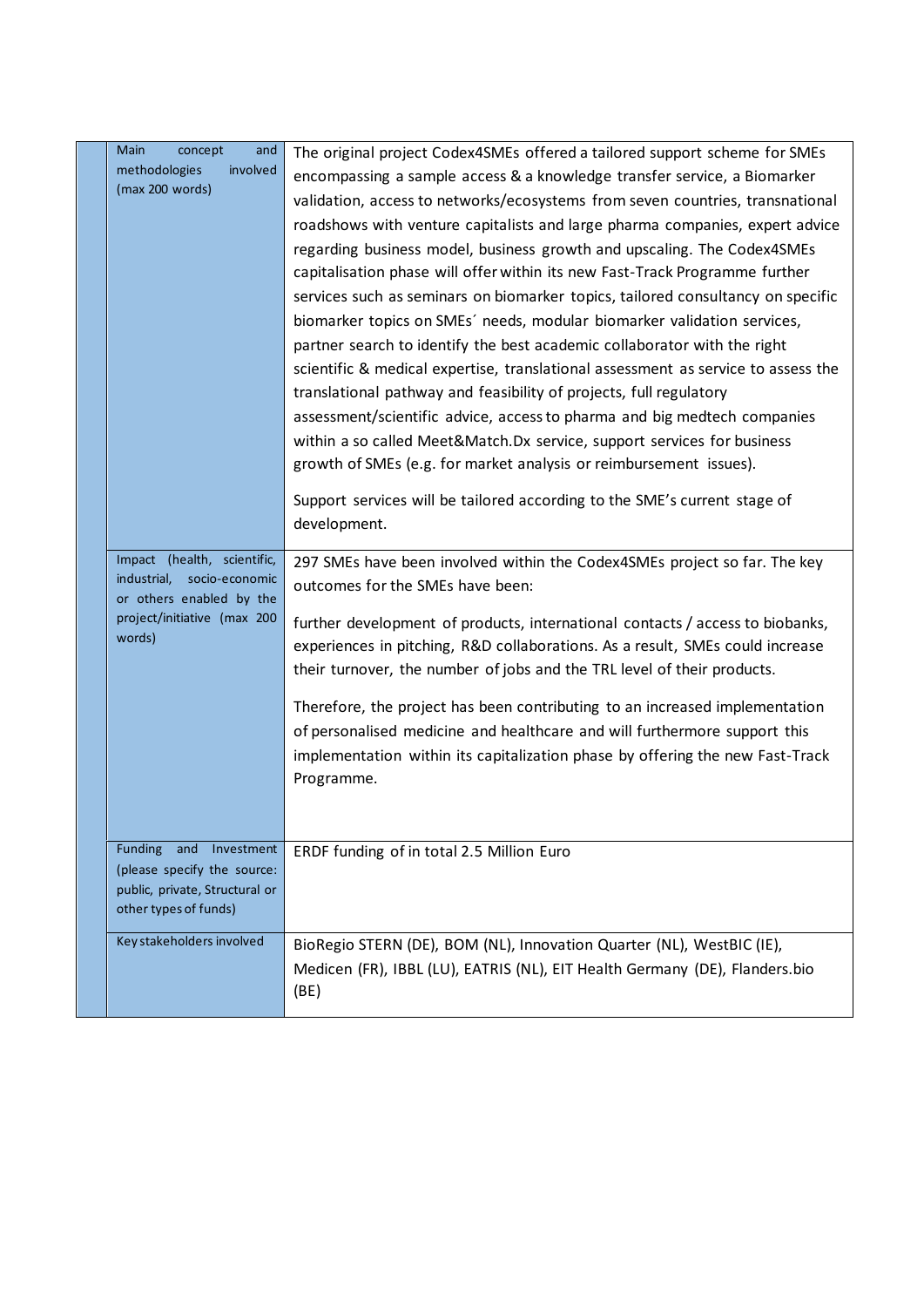## <span id="page-4-0"></span>**2. EKFZ – Else Kröner Fresenius Center for Digital Health**

|                     | Project   Initiative                                       | Else Kröner Fresenius Center for Digital Health                                                                                                                                                                                                                                                                                                                                                                                                                                                                                                                                                                                                                                                                                                                                                                             |
|---------------------|------------------------------------------------------------|-----------------------------------------------------------------------------------------------------------------------------------------------------------------------------------------------------------------------------------------------------------------------------------------------------------------------------------------------------------------------------------------------------------------------------------------------------------------------------------------------------------------------------------------------------------------------------------------------------------------------------------------------------------------------------------------------------------------------------------------------------------------------------------------------------------------------------|
|                     | Title   Logo(s)                                            | <b>TECHNISCHE</b><br><b>EXFZ</b><br>Universitätsklinikum<br>UNIVERSITÄT<br><b>Carl Gustav Carus</b><br><b>DRESDEN</b><br><b>Diaital Health</b><br>THE DRESDENERS.                                                                                                                                                                                                                                                                                                                                                                                                                                                                                                                                                                                                                                                           |
|                     | Organisation name                                          | Technische Universität Dresden & University Hospital Carl Gustav Carus                                                                                                                                                                                                                                                                                                                                                                                                                                                                                                                                                                                                                                                                                                                                                      |
|                     | Country                                                    | Germany                                                                                                                                                                                                                                                                                                                                                                                                                                                                                                                                                                                                                                                                                                                                                                                                                     |
|                     | Region                                                     | Saxony, Dresden                                                                                                                                                                                                                                                                                                                                                                                                                                                                                                                                                                                                                                                                                                                                                                                                             |
|                     | Contact person                                             | Sabine Marschollek, Head of Administration & Project Coordination                                                                                                                                                                                                                                                                                                                                                                                                                                                                                                                                                                                                                                                                                                                                                           |
|                     | Contact email                                              | ekfz@tu-dresden.de                                                                                                                                                                                                                                                                                                                                                                                                                                                                                                                                                                                                                                                                                                                                                                                                          |
|                     | Website:                                                   | https://digitalhealth.tu-dresden.de/                                                                                                                                                                                                                                                                                                                                                                                                                                                                                                                                                                                                                                                                                                                                                                                        |
| Twitter:            |                                                            | @EKFZdigital                                                                                                                                                                                                                                                                                                                                                                                                                                                                                                                                                                                                                                                                                                                                                                                                                |
| LinkedIn:           |                                                            | @Else Kröner Center for Digital Health                                                                                                                                                                                                                                                                                                                                                                                                                                                                                                                                                                                                                                                                                                                                                                                      |
| Keywords:           |                                                            | eHealth, digital health, Living Lab, Hospital 4.0, Robotics, Implants and Sensors,<br>Connected Care, Artificial Intelligence, Digitization, Innovation, Interdisciplinarity                                                                                                                                                                                                                                                                                                                                                                                                                                                                                                                                                                                                                                                |
|                     | Duration:                                                  | 2019-2029                                                                                                                                                                                                                                                                                                                                                                                                                                                                                                                                                                                                                                                                                                                                                                                                                   |
| Area of application |                                                            |                                                                                                                                                                                                                                                                                                                                                                                                                                                                                                                                                                                                                                                                                                                                                                                                                             |
|                     | challenges<br><b>Main</b><br>tackled<br>(max 200<br>words) | Wireless communication, new sensors, robotics, machine learning and artificial<br>intelligence offer substantial potential for better patient care, personalized medicine<br>and a smarter medical workplace. In contrast to established and well-funded<br>molecular research structures, the interface between technology and medicine is<br>scientifically and structurally under-developed. Thus, the digital revolution fails to<br>fully deliver its benefits to clinical science and patients. To enhance innovation in the<br>field of medical digital health, we need specialists who understand and interact<br>constructively and creatively with each other. The EKFZ for Digital Health brings<br>digital innovation to the patient by creating a new interdisciplinarity between<br>medicine and engineering. |
| <b>DESCRIPTION</b>  |                                                            | Using the knowledge of various disciplines will revolutionize medical care and offers<br>more precise and effective treatments to patients, as medical treatment is tailored<br>to account for individual differences and singular diagnosis. By tailoring the right<br>medical treatment for a specific patient, therapies could become more successful<br>with less side effects responding better to patients needs. An important goal is the<br>establishment of an academic nucleus and the setting up of a supporting<br>infrastructure for implementation and transfer.                                                                                                                                                                                                                                              |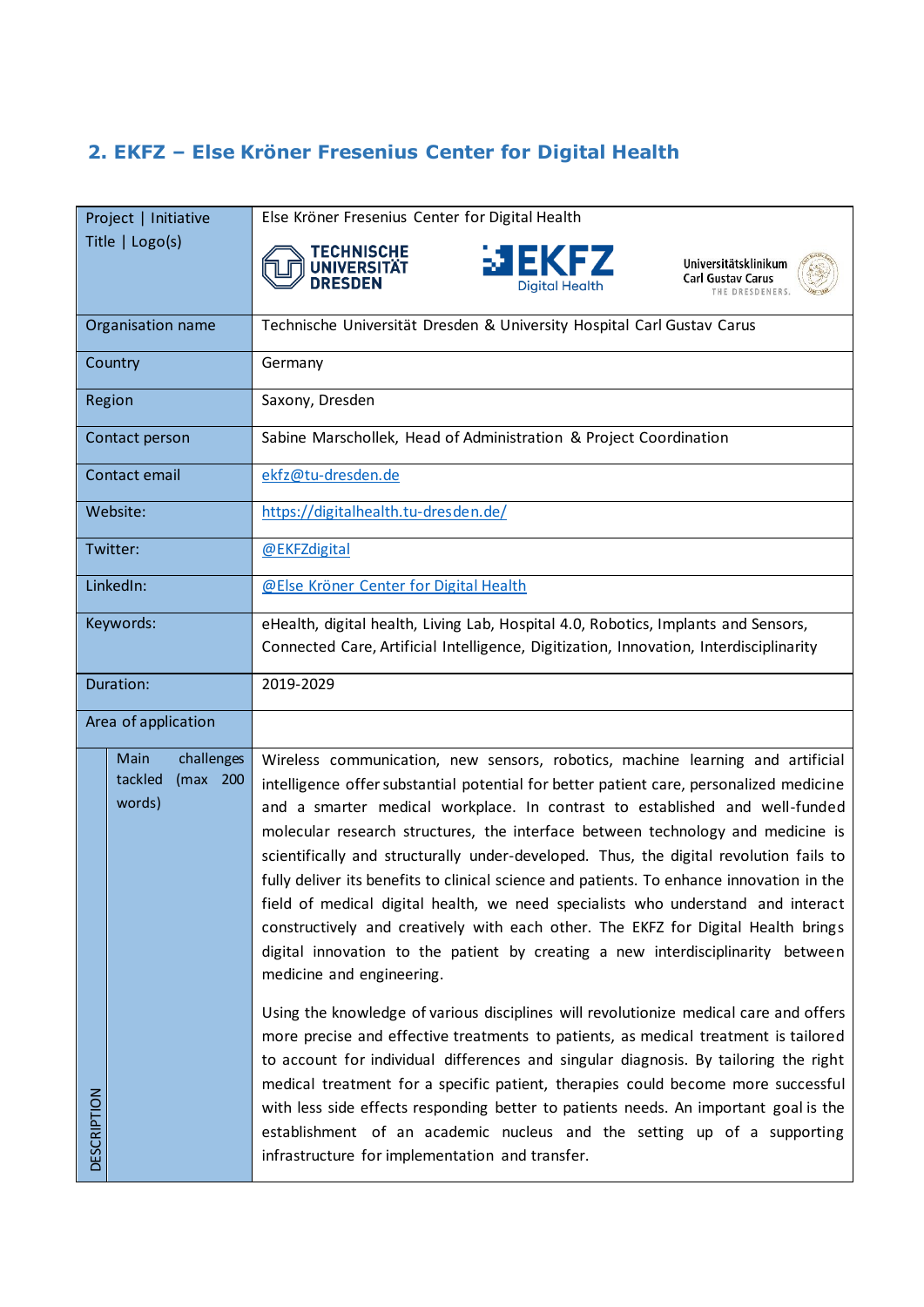| Objectives (max 200<br>words)                                                                                                        | The EKFZ for Digital Health aims at enhancing a generation of physicians with<br>comprehensive technical knowhow and skills and vice versa engineers with a<br>thorough understanding of medical and patient needs. When working with us,<br>physicians and engineers will gain a holistic understanding of the future patient care.<br>We enable them to learn from and work with each other to overcome the barriers of<br>disciplines for effective implementation of medical innovation. Patient-focus is the<br>core of center mission and is taken into account and considered in all EKFZ activities.                                                                                                                                                                                                                                                                                                                                                   |
|--------------------------------------------------------------------------------------------------------------------------------------|----------------------------------------------------------------------------------------------------------------------------------------------------------------------------------------------------------------------------------------------------------------------------------------------------------------------------------------------------------------------------------------------------------------------------------------------------------------------------------------------------------------------------------------------------------------------------------------------------------------------------------------------------------------------------------------------------------------------------------------------------------------------------------------------------------------------------------------------------------------------------------------------------------------------------------------------------------------|
|                                                                                                                                      | The EKFZ for Digital Health is an interface between technology and medicine that<br>intends to set scientifically and structurally standards. The center supports future-<br>oriented interdisciplinary innovation research projects. These intend to shorten the<br>time-span from the initial idea to the prototype and thus generate a faster benefit<br>for the patient. As the digital revolution offers great chances for novel therapies and<br>diagnostic technologies, the benefit for patients is getting closer to personalized<br>therapy (new sensors, personalized implants, 3D print).                                                                                                                                                                                                                                                                                                                                                          |
| Main concept and<br>methodologies<br>involved (max 200<br>words)                                                                     | The EKFZ for Digital Health is a joint cross-faculty initiative at the Technische<br>Universität Dresden, the University Hospital Carl Gustav Carus Dresden along with<br>several Fraunhofer, Helmholtz and Leibniz institutes on the Dresden campus. Aiming<br>for the benefit of the patient, the School of Medicine and the high-tech specialists on<br>campus bundle their expertise in an initiative driven by medical need and with direct<br>access to medical infrastructure. Whereas conventionally these different disciplines<br>work and research independently, the EKFZ for Digital Health brings them together<br>in training, undergraduate and postgraduate research. The center creates a unique<br>and physically tangible interdisciplinary environment. This interdisciplinarity spans<br>from joint teaching over joint professorships to joint projects.                                                                                |
|                                                                                                                                      | The EKFZ provides scientific infrastructure, advice in terms of data integration and<br>security, implementation and regulatory affairs. Scientifically the center funds<br>innovation projects that focus on digital interface agendas, placing a strong focus on<br>open and competitive interdisciplinary innovation packages to reduce the time from<br>idea to prototype and patient. In order to explore digital innovation early on in<br>patient context, we utilize infrastructure in a direct patient care and research context<br>by implementing a 'Living Lab' enclosed in the University Hospital Dresden.                                                                                                                                                                                                                                                                                                                                       |
| Impact (health,<br>scientific, industrial,<br>socio-economic or<br>others enabled by<br>the<br>project/initiative<br>(max 200 words) | A structured interdisciplinary unit directly on the Medical campus, facilitated patient<br>access and a joint training environment for physicians, software engineers and<br>medical technology engineers with a broad and open technological profile marks the<br>highly innovative structure of the EKFZ. Because the center is based directly on the<br>Medical campus, we can implement innovations faster at the patient interface than<br>other initiatives. The EKFZ for Digital Health also serves as an academic and economic<br>innovation nucleus for further digital health activities and investments from outside.<br>Product development, clinical trials and specific implementation studies will attract<br>additional funding from public research funding agencies, industry and health care<br>providers. A strong expertise for regulatory, ethical and implementation issues<br>provides efficient support for novel ideas and products. |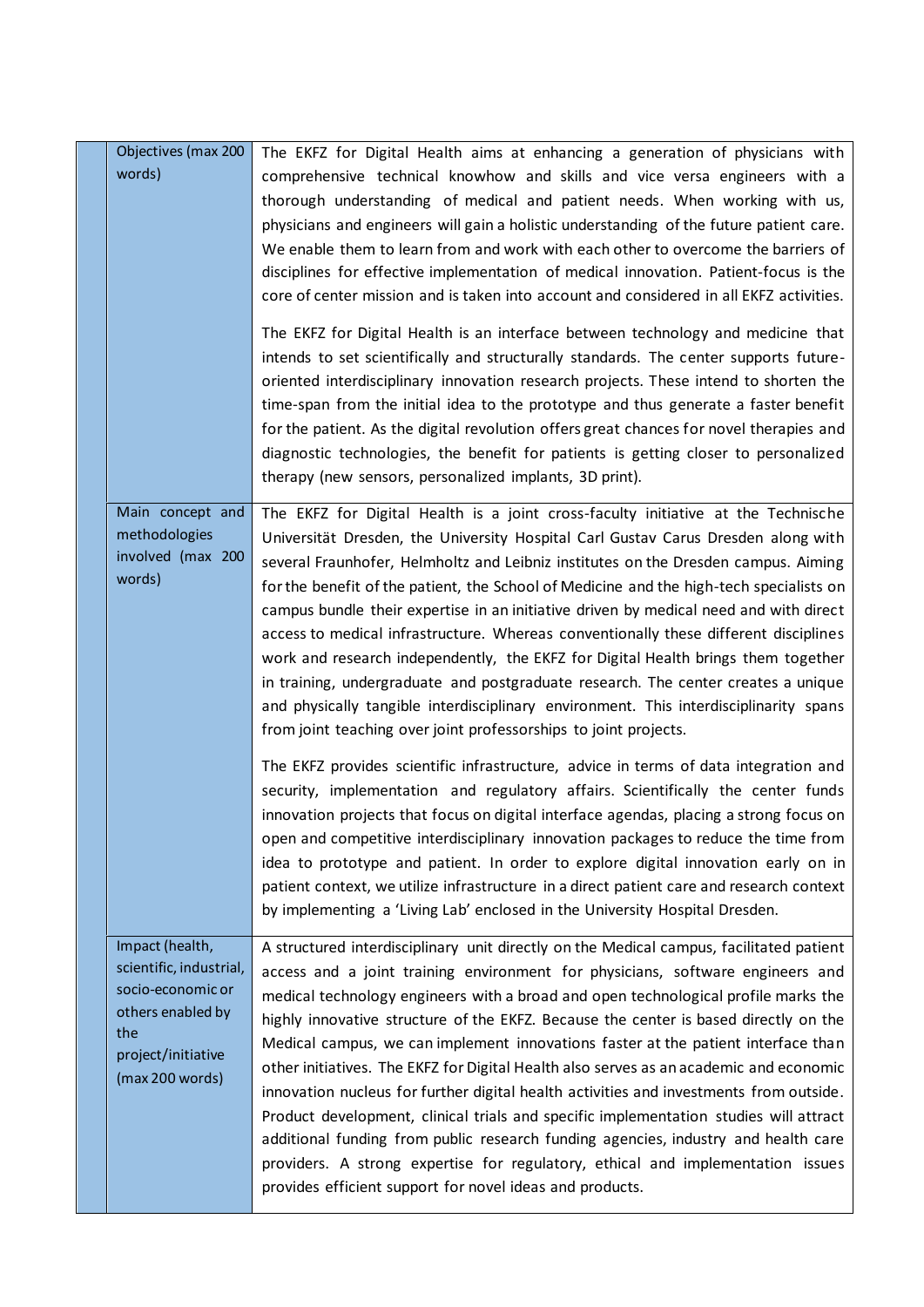| Funding and<br>Investment (please<br>specify the source:<br>public, private,<br>Structural or other<br>types of funds) | Initial funding comes from the private Else Kröner-Fresenius Foundation, Bad<br>Homburg, for which the TU Dresden successfully applied. In a tough international<br>review process, the center was selected for funding from initially 27 applications<br>from all universities with well-known medical schools in Germany in 2019. The<br>funding is supplemented by additional support from the Free State of Saxony. |
|------------------------------------------------------------------------------------------------------------------------|-------------------------------------------------------------------------------------------------------------------------------------------------------------------------------------------------------------------------------------------------------------------------------------------------------------------------------------------------------------------------------------------------------------------------|
| stakeholders<br><b>Key</b><br>involved                                                                                 | Technische Universität Dresden, Faculties of Medicine, Computer Sciences and<br>Electrical Engineering, University Hospital Carl Gustav Carus Dresden                                                                                                                                                                                                                                                                   |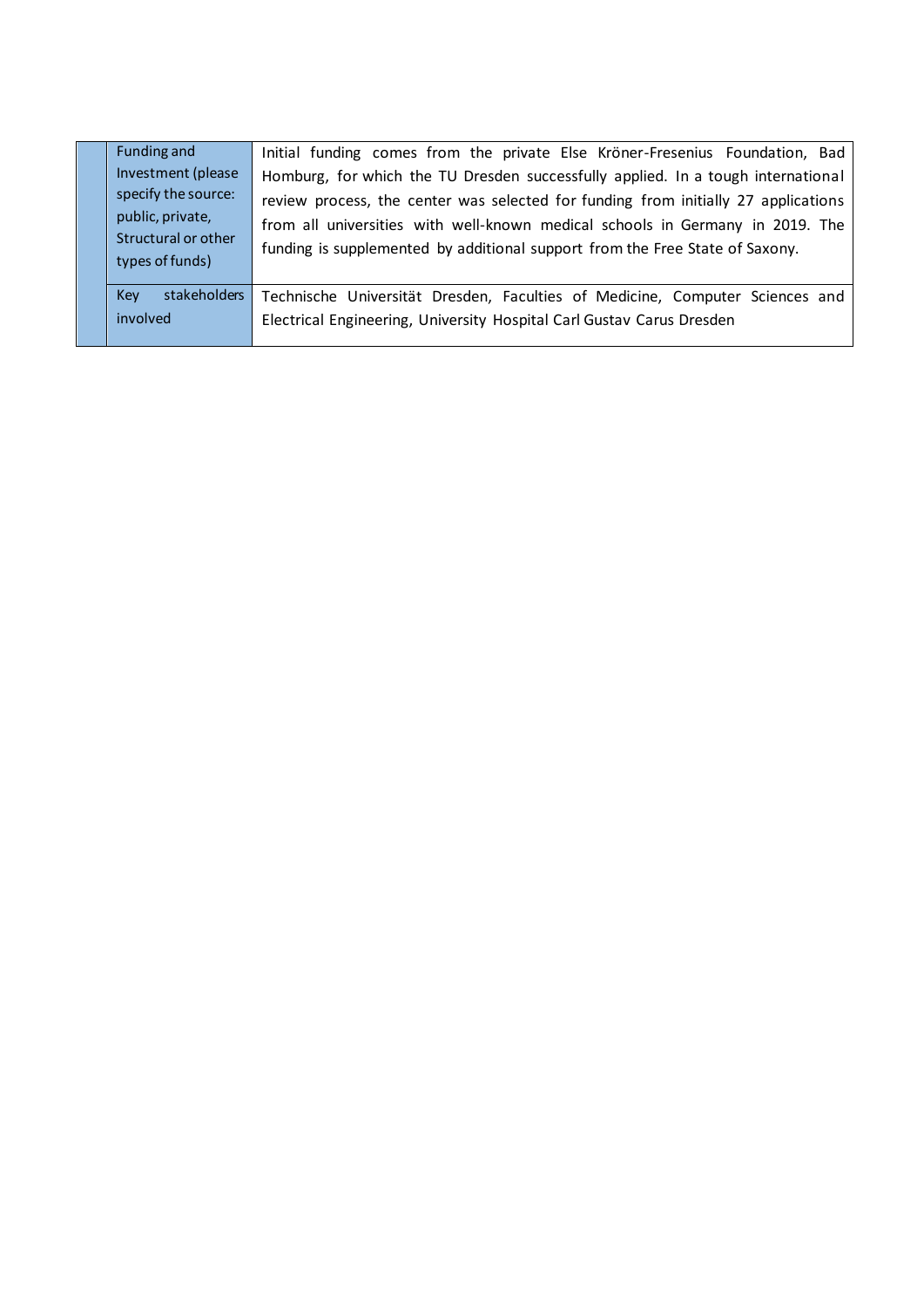### <span id="page-7-0"></span>**3. EMSCO – European Myelodysplastic Syndromes Cooperative Group**

|             | Project   Initiative Title                                | EMSCO - European Myelodysplastic Syndromes Cooperative Group                                                                                      |
|-------------|-----------------------------------------------------------|---------------------------------------------------------------------------------------------------------------------------------------------------|
| Logo(s)     |                                                           |                                                                                                                                                   |
|             |                                                           | EMSCO -                                                                                                                                           |
|             |                                                           | European                                                                                                                                          |
|             |                                                           | Myelodysplastic Syndromes<br>Cooperative Group                                                                                                    |
|             | Organisation name                                         | EMSCO - European Myelodysplastic Syndromes Cooperative Group                                                                                      |
|             | Country                                                   | Germany, France, Italy, Spain, Netherlands, Czech Republic, Switzerland,                                                                          |
|             |                                                           | Austria, UK                                                                                                                                       |
|             | Region                                                    | Europe                                                                                                                                            |
|             | Contact person                                            | Prof. Uwe Platzbecker, Silke Gloaguen                                                                                                             |
|             | Contact email                                             | silke.gloaguen@medizin.uni-leipzig.de                                                                                                             |
| Website:    |                                                           | https://www.emsco.eu/                                                                                                                             |
|             | Keywords:                                                 | Myelodysplastic Syndromes (MDS), collaboration, clinical trials, synergies                                                                        |
| Duration:   |                                                           | Since 2013, undetermined duration / ongoing                                                                                                       |
|             | Area of application                                       | Clinical trials, scientific projects and meetings/education in MDS                                                                                |
|             | Main challenges<br>tackled                                | MDS is a rare disease with heterogeneous subgroups - targeted clinical trials                                                                     |
|             | (max 200 words)                                           | are difficult to recruit. Cross-border trials are necessary to recruit patients but                                                               |
|             |                                                           | harbour challenges:                                                                                                                               |
|             |                                                           | Different regulatory environments between countries<br>-                                                                                          |
|             |                                                           | Language barriers between counties and study staff                                                                                                |
|             |                                                           | Different budget requirements                                                                                                                     |
|             | Objectives (max 200 words)                                | Etc                                                                                                                                               |
|             |                                                           | EMSCO has the aim to offer an internationally oriented team to support<br>scientific MDS team throughout Europe in order to provide a platform to |
|             |                                                           | conduct investigator-initiated trials (IITs) in an academic setting across                                                                        |
|             |                                                           | countries with indication-specific expertise and knowledge of the various                                                                         |
|             |                                                           | regulatory environments.                                                                                                                          |
|             | Main<br>concept<br>and                                    | Project managers with MDS expertise and a collaboration platform for                                                                              |
|             | methodologies<br>involved<br>(max 200 words)              | European MDS experts with an interest in clinical research and collaboration.                                                                     |
|             | Impact (health, scientific,                               | To date, 5 clinical trials in MDS have been completed in the context of the                                                                       |
|             | industrial,<br>socio-economic<br>or others enabled by the | EMSCO platform, 3 are ongoing and 4 trials are in the pipeline. The platform                                                                      |
| DESCRIPTION | project/initiative (max 200<br>words)                     | has reached visibility - various interested stakeholders (both academic and                                                                       |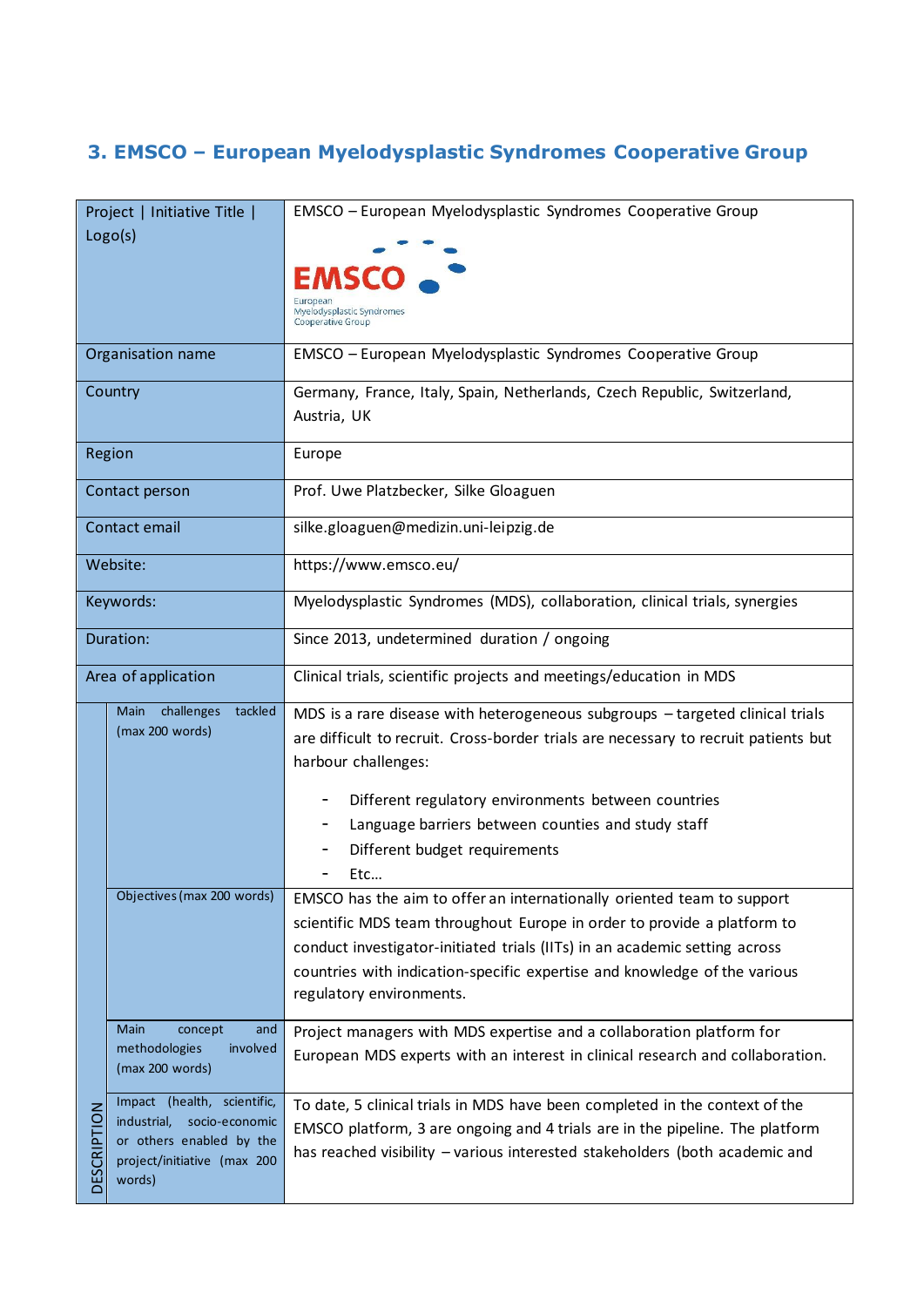|                                                                                                                     | industry based) have started to approach EMSCO for collaboration and value<br>the synergies the platform has created.                                                                                                                                                       |
|---------------------------------------------------------------------------------------------------------------------|-----------------------------------------------------------------------------------------------------------------------------------------------------------------------------------------------------------------------------------------------------------------------------|
| Funding and<br>Investment<br>(please specify the source:<br>public, private, Structural or<br>other types of funds) | EMSCO initially received funding from the European Leukaemia net in 2013.<br>Since then, the platform has sustained itself by acquisition of study funding and<br>support/sponsoring for meetings and educational activities mainly through the<br>pharmaceutical industry. |
| Key stakeholders involved                                                                                           | MDS experts and national MDS study groups from the countries named above.                                                                                                                                                                                                   |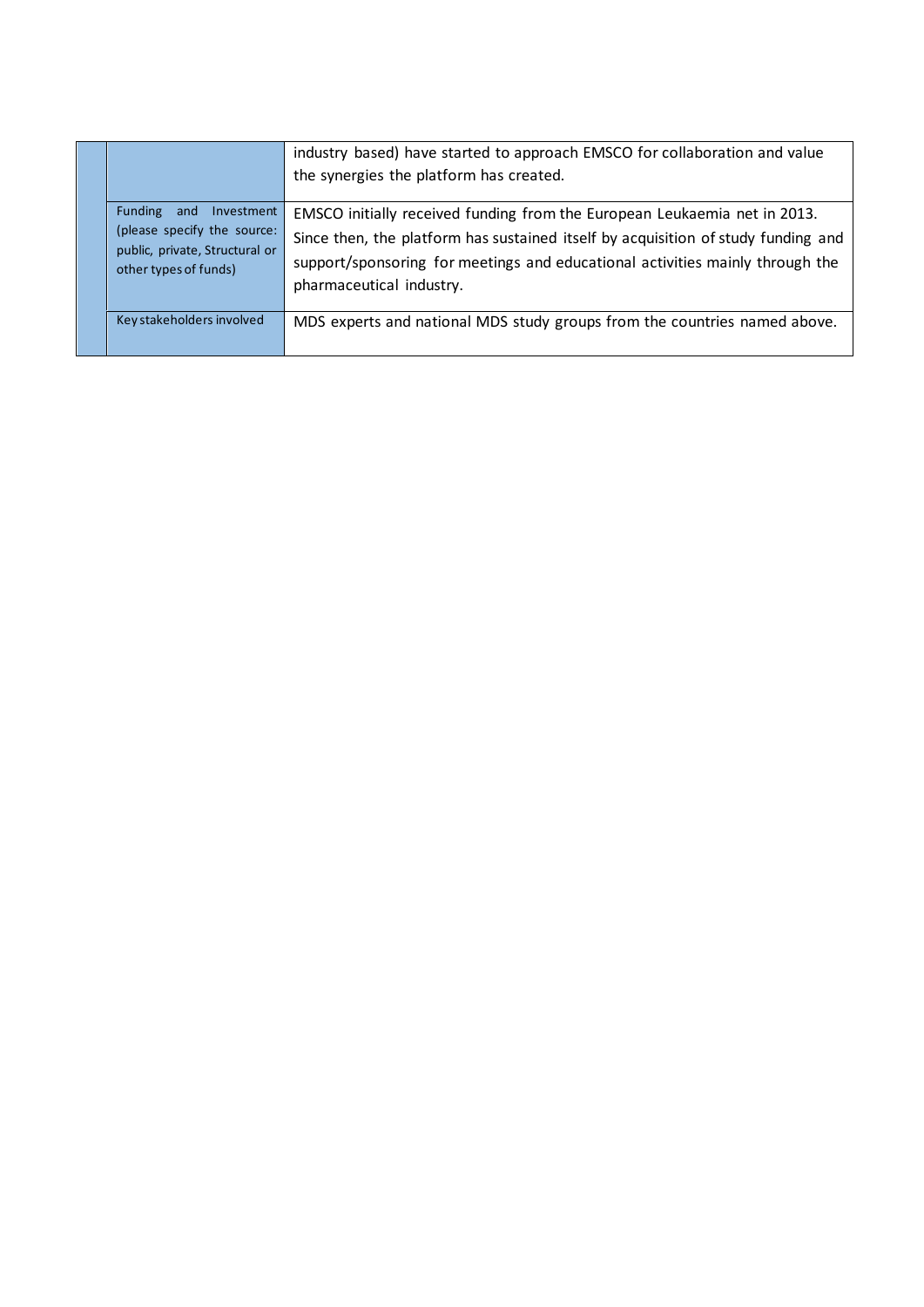### <span id="page-9-0"></span>**4. Medical Forge Leipzig – Bridging the Gap between Start-ups and Clinics**

|                     | Project   Initiative Title    |                                                                                                                                                            |
|---------------------|-------------------------------|------------------------------------------------------------------------------------------------------------------------------------------------------------|
|                     | Logo(s)                       |                                                                                                                                                            |
|                     |                               |                                                                                                                                                            |
|                     |                               |                                                                                                                                                            |
|                     |                               | medical<br>forge                                                                                                                                           |
|                     |                               |                                                                                                                                                            |
|                     |                               | MEDICAL FORGE Leipzig                                                                                                                                      |
|                     |                               |                                                                                                                                                            |
|                     |                               |                                                                                                                                                            |
|                     | Organisation name             | Biosaxony Management GmbH                                                                                                                                  |
|                     | Country                       | Germany                                                                                                                                                    |
|                     | Region                        | Saxony                                                                                                                                                     |
|                     | Contact person                | André Hofmann                                                                                                                                              |
| Contact email       |                               | gf@biosaxony.com                                                                                                                                           |
| Website:            |                               | www.medicalforge.de                                                                                                                                        |
| Keywords:           |                               | Accelerator, smart medical devices, regulatory, reimbursement                                                                                              |
| Duration:           |                               | 2022 - 2025; planned to be a continuous program afterwards                                                                                                 |
| Area of application |                               |                                                                                                                                                            |
|                     | tackled<br>challenges<br>Main | The program is dedicated to local as well as international companies that need                                                                             |
|                     | (max 200 words)               | support to enter the German healthcare market. The MEDICAL FORGE Leipzig                                                                                   |
|                     |                               | (MFL) provides basic lab and office infrastructure for a first foot print in the                                                                           |
|                     |                               | market as well as an extensive network of all stakeholders involved in bringing                                                                            |
|                     |                               | a new medical product to the market. Through direct cooperation with local                                                                                 |
|                     |                               | clinics and private hospital groups MFL can assist with product validation as                                                                              |
|                     |                               | well as with implementation with health care providers. As large MedTech<br>companies are involved in the program, it offers an easy access to decision    |
|                     |                               | makers for initiating cooperations, venture deals or distribution agreements.                                                                              |
|                     |                               | Health insurances connected with MFL will guide and assist                                                                                                 |
|                     | Objectives (max 200 words)    |                                                                                                                                                            |
|                     |                               | The main objective is to improve the quality of health care in the region<br>through implementing innovative technological solutions. Other objectives are |
|                     |                               | the support of innovative companies that struggle with the "last mile" of                                                                                  |
|                     |                               | product development - without putting an additional burden on the                                                                                          |
|                     |                               | companies by taking shares or high service fees.                                                                                                           |
| DESCRIPTION         |                               | Our KPI are:                                                                                                                                               |
|                     |                               | Initiated and funded collaboration with R&D institutes                                                                                                     |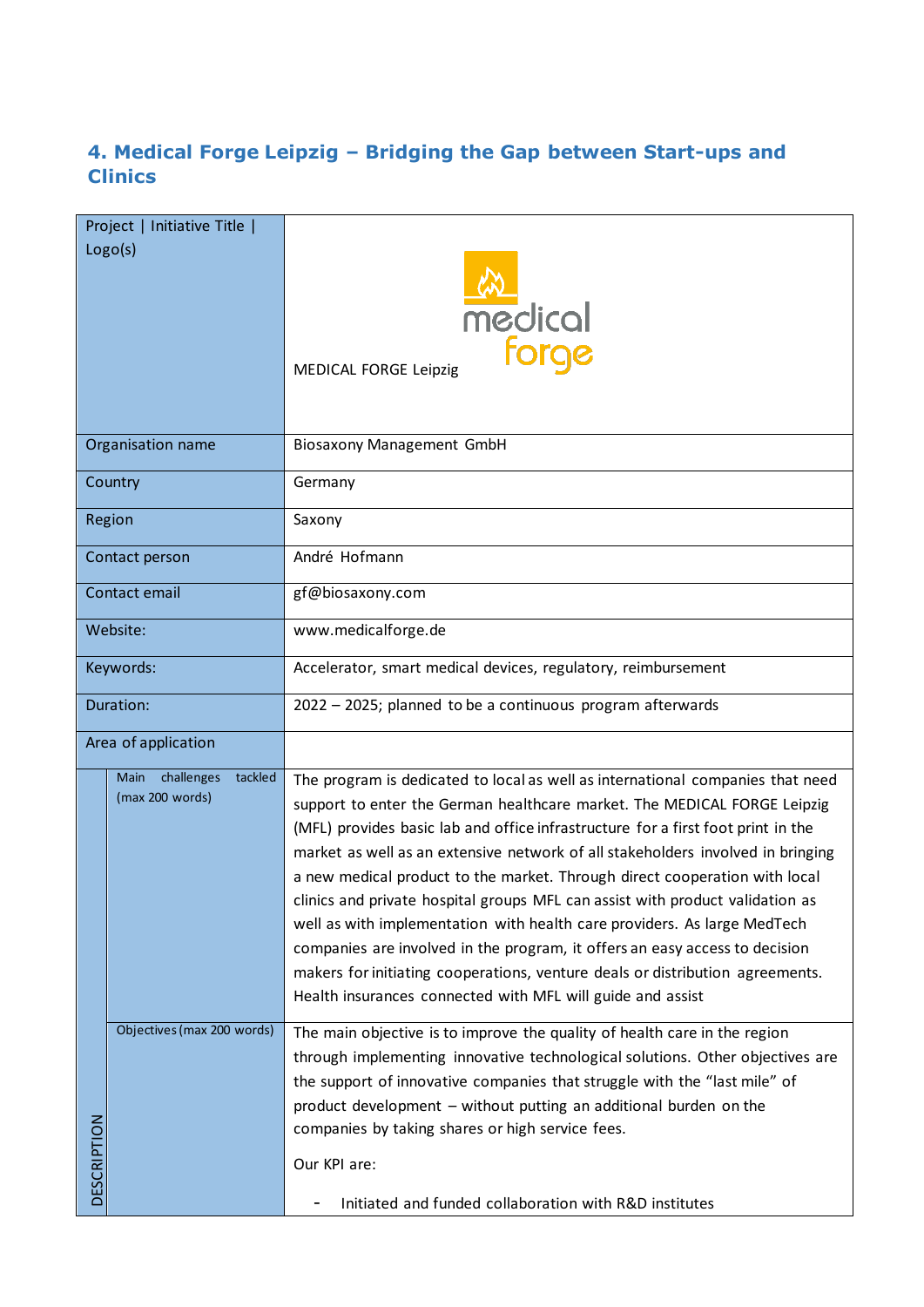|                                                           | Initiated collaboration with local companies                                                          |
|-----------------------------------------------------------|-------------------------------------------------------------------------------------------------------|
|                                                           | Initiated collaboration with clinics (e.g. validation studies)<br>-                                   |
|                                                           | successful market access of participants<br>-                                                         |
| Main<br>concept<br>and                                    | Based on a competitive selection process, 8 participants per year will be                             |
| methodologies<br>involved<br>(max 200 words)              | chosen to join the program. Applicants have to prove the medical need that is                         |
|                                                           | being served and a basic proof of concept for the products and services                               |
|                                                           | developed upfront. At the beginning of the program, we will evaluate the                              |
|                                                           | status of each project. Based on that, milestones for the collaboration within                        |
|                                                           | the MEDICAL FORGE will be worked out together. A curriculum for workshops                             |
|                                                           | and seminars on specific topics will be set up by MEDICAL FORGE (e.g.                                 |
|                                                           | Pathways to the German Healthcare System). The MEDICAL FORGE will provide                             |
|                                                           | support to install QM-systems, address regulatory affairs and health                                  |
|                                                           | economics. If this is not sufficient for specific requests and needs we bring in                      |
|                                                           | external experts that act as mentors or coaches for the teams.                                        |
| Impact (health, scientific,                               | The main impact is the acceleration of product development reducing the time                          |
| industrial,<br>socio-economic<br>or others enabled by the | to market. At the same time MEDICAL FORGE assists to improve quality of                               |
| project/initiative (max 200                               | healthcare by making innovative products and services available.                                      |
| words)                                                    |                                                                                                       |
| Funding and Investment                                    | The program is funded by the federal ministry of economic affairs and climate                         |
| (please specify the source:                               | action. Source of funding is a special support for regions suffering from                             |
| public, private, Structural or                            | structural changes due to the phase out of lignite mining.                                            |
| other types of funds)                                     |                                                                                                       |
|                                                           | Besides that, several partners support the MEDICAL FORGE with financial or in-<br>kind contributions. |
|                                                           |                                                                                                       |
| Key stakeholders involved                                 | University Clinic Leipzig                                                                             |
|                                                           | St. Georg Hospital Leipzig                                                                            |
|                                                           |                                                                                                       |
|                                                           | B. Braun Avitum Saxonia GmbH                                                                          |
|                                                           | LGH Leipziger Gewerbehof GmbH & Co. KG                                                                |
|                                                           | HP Deutschland GmbH                                                                                   |
|                                                           | Biosaxony Management GmbH / biosaxony e.V.                                                            |
|                                                           | Luther Rechtsanwälte                                                                                  |
|                                                           |                                                                                                       |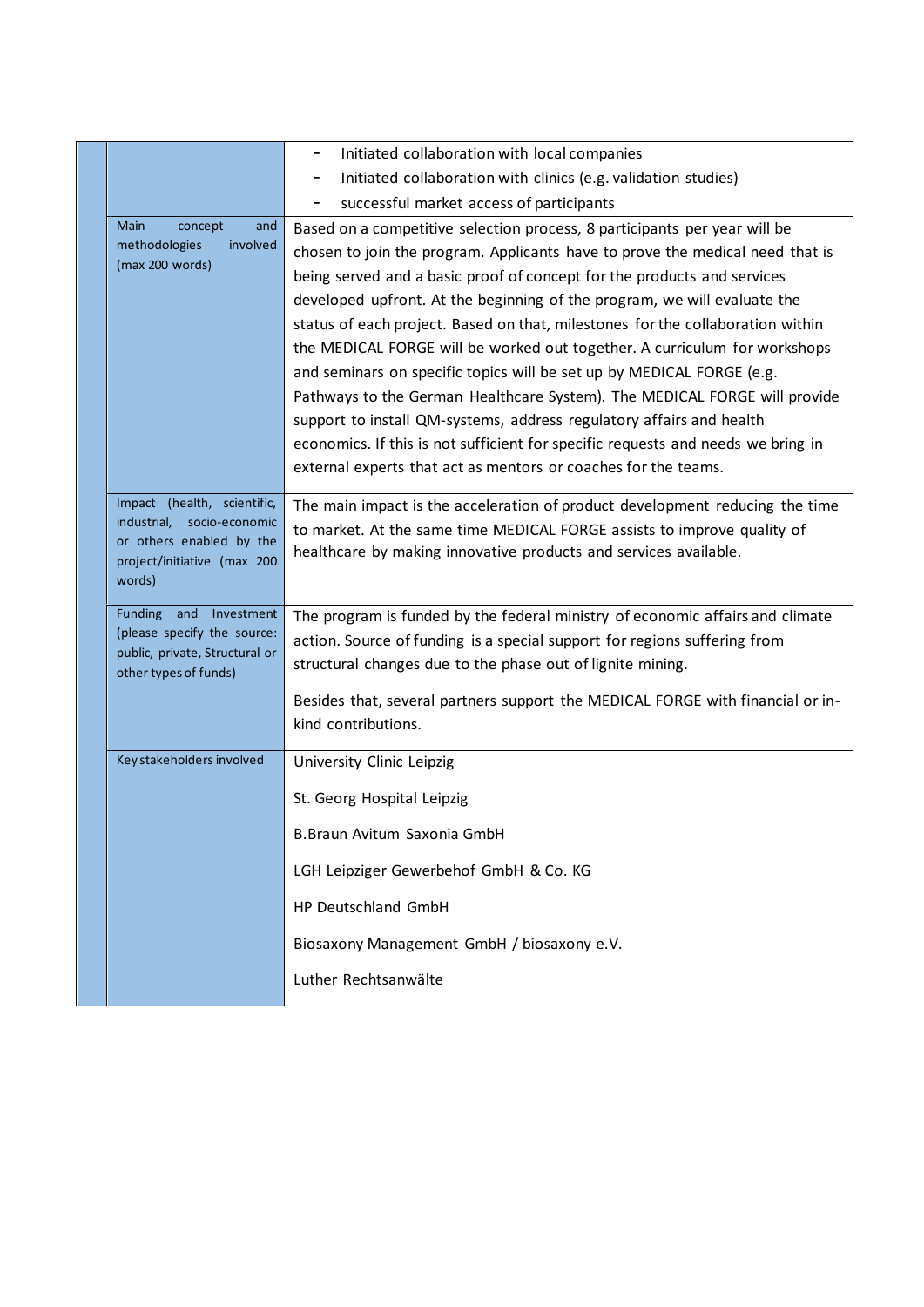### <span id="page-11-0"></span>**5. Navarra – European Entrepreneurial Region for Personalised Medicine**

|                     | Project   Initiative Title  <br>Logo(s) | Navarra: European Entrepreneurial Region for Personalised<br>Medicine<br><b>PERSONALIZA</b>                                          |  |
|---------------------|-----------------------------------------|--------------------------------------------------------------------------------------------------------------------------------------|--|
|                     |                                         | <b>NAVARRA</b><br>Navarra personaliza su<br>COMPREHENSIVE STRATEGY OF PERSONALIZED MEDICINE<br>medicina para tu salud y<br>bienestar |  |
|                     |                                         | <b>IN NAVARRA</b>                                                                                                                    |  |
|                     |                                         |                                                                                                                                      |  |
|                     |                                         |                                                                                                                                      |  |
|                     | Organisation name                       | Government of Navarra-Gobierno de Navarra_GN                                                                                         |  |
|                     | Country                                 | Spain                                                                                                                                |  |
|                     | Region                                  | Navarra                                                                                                                              |  |
|                     | Contact person                          | Ángel Alonso Sánchez y Sara Torres Lizasoain                                                                                         |  |
| Contact email       |                                         | angel.alonso.sanchez@navarra.es                                                                                                      |  |
|                     |                                         | storresl@navarra.es                                                                                                                  |  |
| Website:            |                                         | https://gobiernoabierto.navarra.es/es/participacion/procesos/estrategia-                                                             |  |
|                     |                                         | integral-medicina-personalizada-navarra                                                                                              |  |
| Keywords:           |                                         | strategy, personalized, medicine, strategy, integral, industry, hospitals,                                                           |  |
|                     |                                         | research centers, patient, health, prevention, prediction, participative                                                             |  |
| Duration:           |                                         | 2020-2030                                                                                                                            |  |
| Area of application |                                         | medicine                                                                                                                             |  |
|                     | challenges<br>tackled<br>Main           | The implementation of personalized medicine in the health system requires a                                                          |  |
|                     | (max 200 words)                         | methodological great leap that includes:                                                                                             |  |
|                     |                                         | Normative and ethical modifications.                                                                                                 |  |
|                     |                                         | Large infrastructures.                                                                                                               |  |
|                     |                                         | Agile integration into the health system.                                                                                            |  |
|                     |                                         | Specialized training program at all levels (undergraduate and                                                                        |  |
|                     | Objectives (max 200 words)              | postgraduate) and acceptance by the public.<br>Regional Strategy:                                                                    |  |
|                     |                                         |                                                                                                                                      |  |
|                     |                                         | Comprehensive Strategy of Personalized Medicine in Navarra                                                                           |  |
|                     |                                         | https://gobiernoabierto.navarra.es/sites/default/files/resumen_estrat                                                                |  |
|                     |                                         | egia medicina personalizada.pdf                                                                                                      |  |
|                     |                                         | Conjunction of three departments:                                                                                                    |  |
| <b>DESCRIPTION</b>  |                                         | Health Department,<br>Industry and Strategic Projects Department                                                                     |  |
|                     |                                         | Innovation, Universities and Digital Transformation Department                                                                       |  |
|                     |                                         |                                                                                                                                      |  |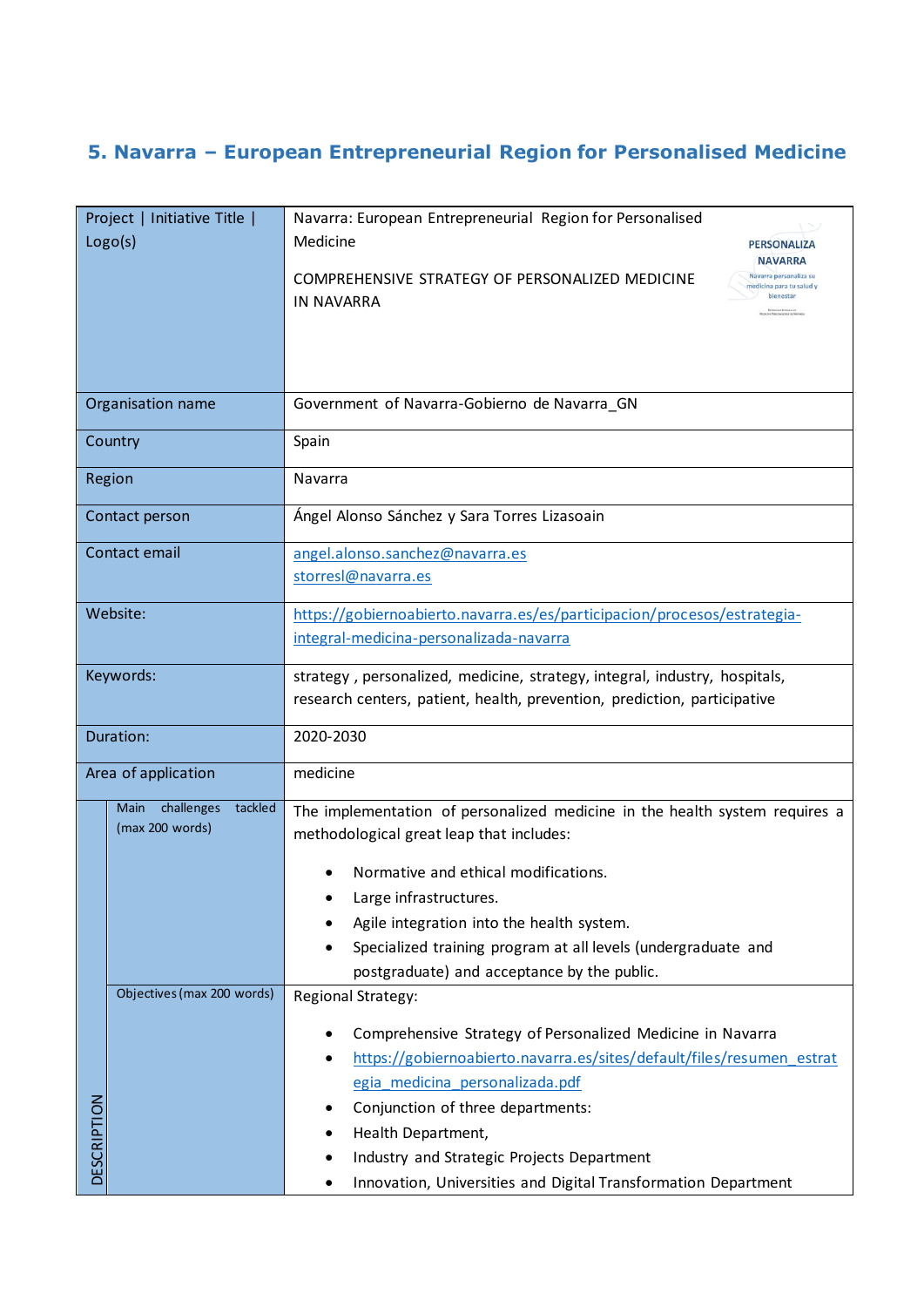|                                                        | Infrastructures: https://www.irisnavarra.com/                                             |  |
|--------------------------------------------------------|-------------------------------------------------------------------------------------------|--|
|                                                        | Scientific Infrastructure and Equipment Sharing System of Navarre;                        |  |
|                                                        | https://www.siessnavarra.com/                                                             |  |
|                                                        | Sequencing Center: https://hpc.nasertic.es/ngs/secuenciacion;                             |  |
|                                                        | https://navarracapital.es/un-nuevo-centro-para-analizar-el-genoma-                        |  |
|                                                        | humano-en-24-horas/                                                                       |  |
|                                                        | Data Storage and interpretation center: Nasertic                                          |  |
|                                                        | <b>Electronic Medical Records</b>                                                         |  |
|                                                        | R&D: Strategic Projects:                                                                  |  |
|                                                        | Genomics and Personalized Medicine Projects: (Industry & Research<br>Centers & Hospitals) |  |
|                                                        | https://www.navarra.es/es/tramites/on/-/line/Ayudas-para-realizar-                        |  |
|                                                        | proyectos-estrategicos-de-I-D-en-2021-2024;                                               |  |
|                                                        | https://navarracapital.es/navarra-impulsa-diez-proyectos-de-                              |  |
|                                                        | medicina-personalizada-por-19-millones/                                                   |  |
|                                                        | R&D projects (individual (Industry), transference (Ind+RCentres),                         |  |
|                                                        | collaboration                                                                             |  |
|                                                        | (Ind+Ind++RCentres): https://www.navarra.es/es/tramites/on/-                              |  |
|                                                        | /line/Ayudas-para-realizar-proyectos-de-I-D-Convocatoria-2021                             |  |
| Training:                                              |                                                                                           |  |
|                                                        | Free taxes training:                                                                      |  |
|                                                        | http://www.unavarra.es/sites/actualidad/contents/noticias/2021/06/                        |  |
|                                                        | 22/la-upna-y-la-fundacion-instituto.html                                                  |  |
|                                                        | New degree in Medicine: with compulsory subjects in genomics and                          |  |
|                                                        | personalized medicine:                                                                    |  |
|                                                        | https://www.unavarra.es/sites/grados/salud/medicina/plan-de-                              |  |
|                                                        | estudios.html                                                                             |  |
|                                                        | Technology degrees: Biotechnology Degree, Data Science degree,                            |  |
|                                                        | Science Degree, University Expert in Data Science and Machine                             |  |
|                                                        | learning, etc. http://www.unavarra.es/sites/grados/ciencias.html                          |  |
| Integration of Personalized Medicine in Health System: |                                                                                           |  |
|                                                        | Different platforms in progress                                                           |  |
|                                                        | <b>Collaborative Network:</b>                                                             |  |
|                                                        | Dynamization web "DNa MedPer" (among agents from the Industry                             |  |
|                                                        | Technology Centers, Patient's associations, etc.                                          |  |
|                                                        | https://medicinapersonalizada.navarra.es/es/                                              |  |
|                                                        |                                                                                           |  |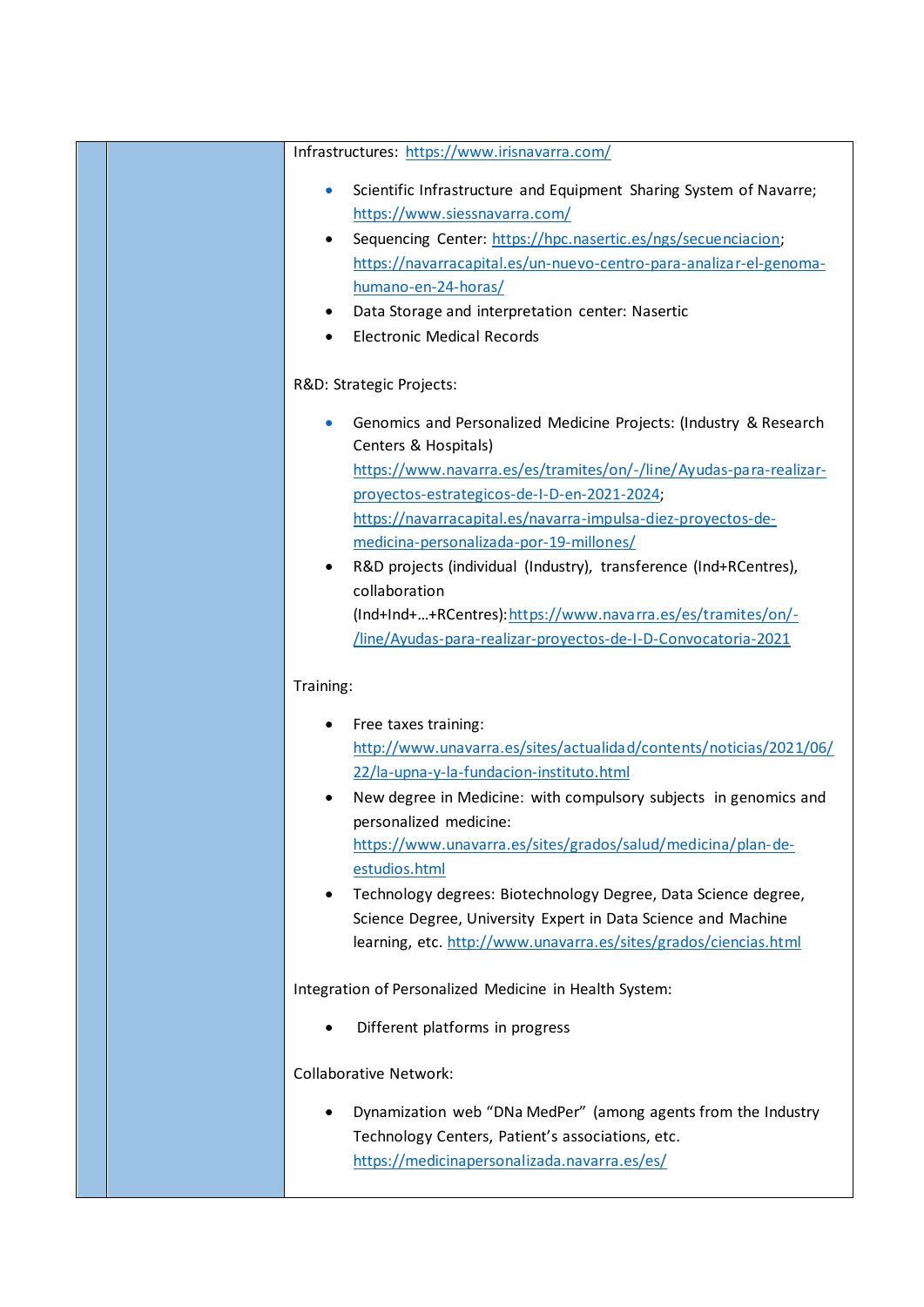|                                                                                                                                   | Support to start ups in health through:                                                                                                                                                                                                                                                                                                                |
|-----------------------------------------------------------------------------------------------------------------------------------|--------------------------------------------------------------------------------------------------------------------------------------------------------------------------------------------------------------------------------------------------------------------------------------------------------------------------------------------------------|
|                                                                                                                                   | scale up programs, training, internalization plans, infrastructures:<br>https://www.cein.es/crea-tu-empresa/emprendimientoensalud/                                                                                                                                                                                                                     |
| Main<br>concept<br>and<br>involved<br>methodologies<br>(max 200 words)                                                            | The development of the Comprehensive Strategy for Personalized Medicine of<br>Navarra for the period 2020-2030 was carried out by means of the constitution,<br>at the proposal of the Interdepartmental commission, of a Technical Committee<br>that performed the functions of coordination and advice throughout the project.                       |
|                                                                                                                                   | The action plan proposal was formulated through the constitution of different<br>Groups of Work (GT), coordinated by the Technical Committee, made up of<br>experts and professionals relevant aspects of the different health areas involved<br>in the development of Personalized Medicine.                                                          |
|                                                                                                                                   | Other complementary profiles as managers of international health innovation<br>projects, scientific-technological directors of health research institutes,<br>responsible for technology and research centers biomedical, hospital managers,<br>patient associations, responsible for development of R&D&I policies of<br>Autonomous Communities, etc. |
|                                                                                                                                   | The supervision, review and validation of the documentation generated was<br>carried out by the Interdepartmental Commission composed of the heads of the<br>different departments of Government of Navarra involved<br>in the<br>implementation, advancement and development of Personalized Medicine in<br>the Autonomous Community.                 |
| Impact (health, scientific,<br>industrial,<br>socio-economic<br>or others enabled by the<br>project/initiative (max 200<br>words) | Economic development of the health sector and the personalized medicine<br>$\bullet$<br>subsector.<br>Repercussions on job creations and returns in the form of tax<br>$\bullet$<br>contributions.                                                                                                                                                     |
|                                                                                                                                   | Represents an opportunity for cross-sector development and cooperation.<br>Identifying and positioning our region as a model of efficient and quality<br>٠<br>healthcare.<br>Increases the responsibility and social awareness of well-being of our<br>٠<br>citizens.                                                                                  |
| Funding and Investment (please<br>specify the source: public,<br>private, Structural or other<br>types of funds)                  | Regional funds                                                                                                                                                                                                                                                                                                                                         |
| Key stakeholders involved                                                                                                         | Industry, Research Centers, Hospitals, etc.                                                                                                                                                                                                                                                                                                            |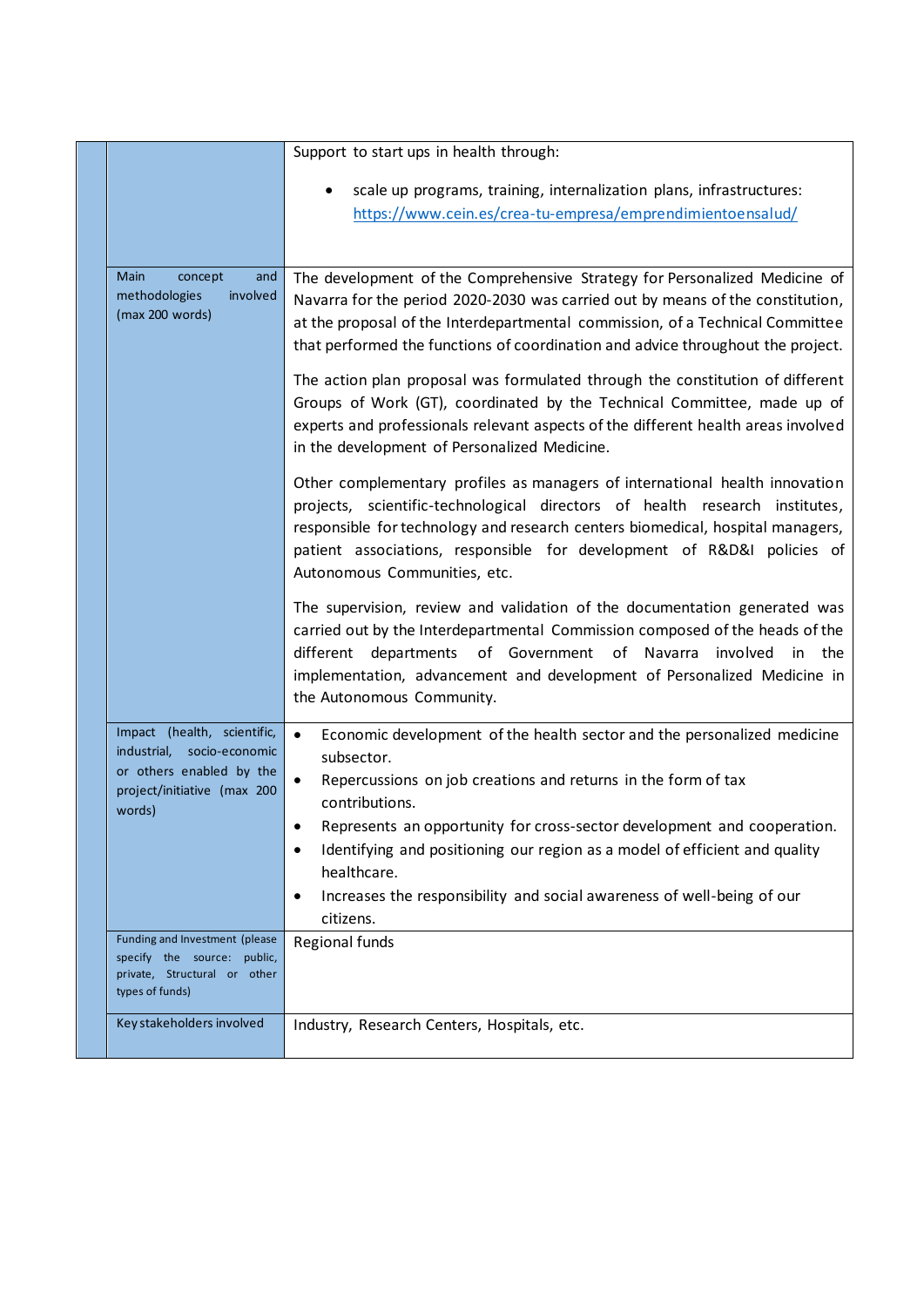#### <span id="page-14-0"></span>**6. Onkolotse – a Personal Guide for Cancer Patients**

| Project   Initiative Title |                                                  | Onkolotse (Cancer guide)                                                                                                                                                                                                                                                                                                                                                                                                                                                                                                                                   |
|----------------------------|--------------------------------------------------|------------------------------------------------------------------------------------------------------------------------------------------------------------------------------------------------------------------------------------------------------------------------------------------------------------------------------------------------------------------------------------------------------------------------------------------------------------------------------------------------------------------------------------------------------------|
| Logo(s)                    |                                                  | onkolatse<br>Sächsische Krebsgesellschaft e.V.                                                                                                                                                                                                                                                                                                                                                                                                                                                                                                             |
|                            | Organisation name                                | Sächsische Krebsgesellschaft e.V. (Saxon Cancer Society)                                                                                                                                                                                                                                                                                                                                                                                                                                                                                                   |
|                            | Country                                          | Saxony/Germany                                                                                                                                                                                                                                                                                                                                                                                                                                                                                                                                             |
|                            | Region                                           | Germany                                                                                                                                                                                                                                                                                                                                                                                                                                                                                                                                                    |
|                            | Contact person                                   | Dr. Ralf Porzig                                                                                                                                                                                                                                                                                                                                                                                                                                                                                                                                            |
|                            | Contact email                                    | info@onkolotse.de                                                                                                                                                                                                                                                                                                                                                                                                                                                                                                                                          |
|                            | Website:                                         | www.onkolotse.de                                                                                                                                                                                                                                                                                                                                                                                                                                                                                                                                           |
|                            | Keywords:                                        | cancer, cancer guide, personal support, adherence                                                                                                                                                                                                                                                                                                                                                                                                                                                                                                          |
|                            | Duration:                                        | Project started in 2010                                                                                                                                                                                                                                                                                                                                                                                                                                                                                                                                    |
|                            | Area of application                              | Oncology                                                                                                                                                                                                                                                                                                                                                                                                                                                                                                                                                   |
|                            | challenges<br>tackled<br>Main<br>(max 200 words) | Wide range of Challenges for our current health system:<br>demographic development<br>increasingly complex therapeutic setting<br>participative approaches to decision making (idea of informed<br>patients)<br>non-compliance = negative effects on therapeutic success plus huge<br>pharma-economic effects<br>Studies in Germany estimate direct/indirect costs of non-compliance of                                                                                                                                                                    |
| DESCRIPTION                |                                                  | about 7,5 - 10 bn €<br>Modern therapy: Move from compliance to adherence.<br>The cross-sectoral personal support of Onkolotsen for cancer patients and<br>relatives along the treatment path<br>offers guidance and support in an increasingly complex therapeutic<br>setting,<br>can improve patient information level, help them to find their way in<br>the health care system, and enables them to truly participate in the<br>decision process,<br>can improve doctors time management, therapy success, adherence<br>and reduce non-compliance cost, |
|                            |                                                  | can provide a wider service range and better services for oncological                                                                                                                                                                                                                                                                                                                                                                                                                                                                                      |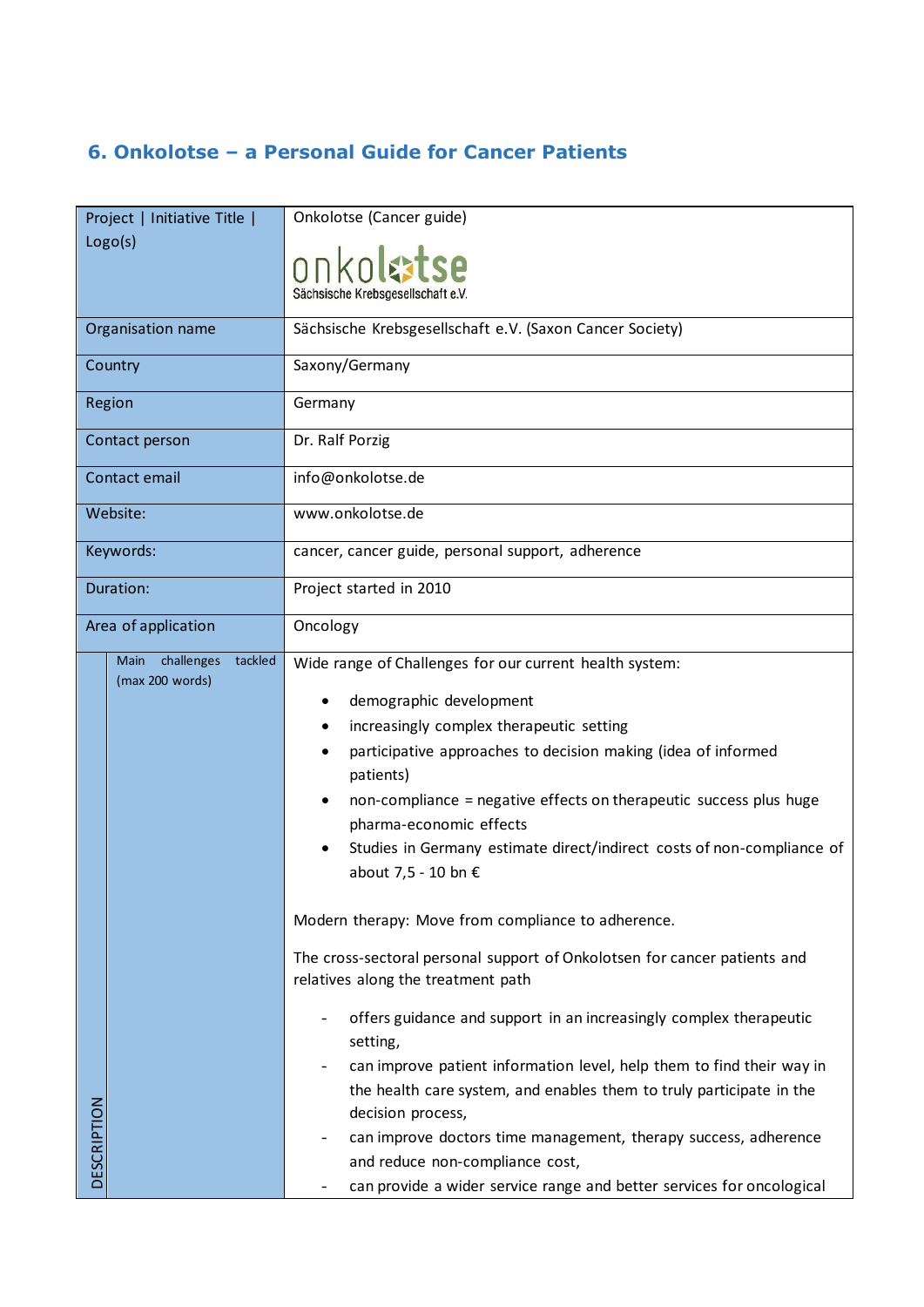|  |                                                       | patients and improve communication with patients on therapy,                       |
|--|-------------------------------------------------------|------------------------------------------------------------------------------------|
|  |                                                       | medication and quality of life,                                                    |
|  |                                                       | can improve patient satisfaction and medical/care-team effectiveness               |
|  |                                                       | and efficiency.                                                                    |
|  | Objectives (max 200 words)                            | Improve the personal support of cancer-patients and their relatives along          |
|  |                                                       | patient's treatment path and across all medical sectors in Germany which           |
|  |                                                       | normally do not work together frictionless (Idea: One face to the patient).        |
|  |                                                       | Onkolotsen (= Cancer guides) will help patients and their families                 |
|  |                                                       | to find their personal way through cancer treatment,<br>$\bullet$                  |
|  |                                                       | to become an informed patient,                                                     |
|  |                                                       | to improve compliance and coping and                                               |
|  |                                                       | to help them to live with the disease and to make the best out of their            |
|  |                                                       | life.                                                                              |
|  | Main<br>concept<br>and                                | The Onkolotse is a personal support offer for cancer patients which provides       |
|  | methodologies<br>involved<br>(max 200 words)          | guidance and support in the increasingly complex therapeutic setting in the        |
|  |                                                       | German health care system. Building on patient education and trust it helps        |
|  |                                                       | patients to cope with their illness. The offer is based on a standardized training |
|  |                                                       | program (incl. role plays, case studies, teamwork, expert presentations) for       |
|  |                                                       | nurses and other medical care personal involved in coaching and supporting         |
|  |                                                       | cancer patients and their relatives combined with an ongoing training and          |
|  |                                                       | support after successful completion of the training program.                       |
|  | Impact (health, scientific,                           | 250 cancer guides were trained (2010-2021) on the basis of an official training    |
|  | industrial, socio-economic                            | curriculum. They help patients and their relatives to find their way through       |
|  | or others enabled by the                              | cancer treatment and into a new life, e. g. in university hospitals and cancer     |
|  | project/initiative (max 200<br>words)                 | centers in Dresden, Leipzig, Chemnitz, Greifswald, Erlangen, München and           |
|  |                                                       | Halle/Saale as well as in doctor's offices in Dresden, Frohburg, Neumünster        |
|  |                                                       | und Rodgau or pharmacies in Werdau, Leipzig and Chemnitz. Training courses         |
|  |                                                       | take place on a continuous basis in Saxony as well as in other regions in          |
|  |                                                       | Northern Germany. 2 successful evaluation programs of the approach $-$ in          |
|  |                                                       | cooperation with health insurance companies - finished in 2021 (Innovation         |
|  |                                                       | fund program). An additional clinical trial of Saxon Cancer Society is still       |
|  |                                                       | underway.                                                                          |
|  |                                                       |                                                                                    |
|  | Funding and Investment<br>(please specify the source: | The initial pilot projects were supported by the Free State of Saxony and the      |
|  | public, private, Structural or                        | European Union (2010-2012 and 2012-2014 / public support). As of 2013 the          |
|  | other types of funds)                                 | training courses are offered on a commercial base and paid by participants or      |
|  |                                                       | hospitals, cancer centers, doctor's offices, pharmacies and cancer help desks      |
|  |                                                       | for their employees. The ongoing support of cancer guides is funded by Saxon       |
|  |                                                       | Cancer Society based on e.g. donations.                                            |
|  | Key stakeholders involved                             | Sächsische Krebsgesellschaft e.V. (Saxon Cancer Society)                           |
|  |                                                       |                                                                                    |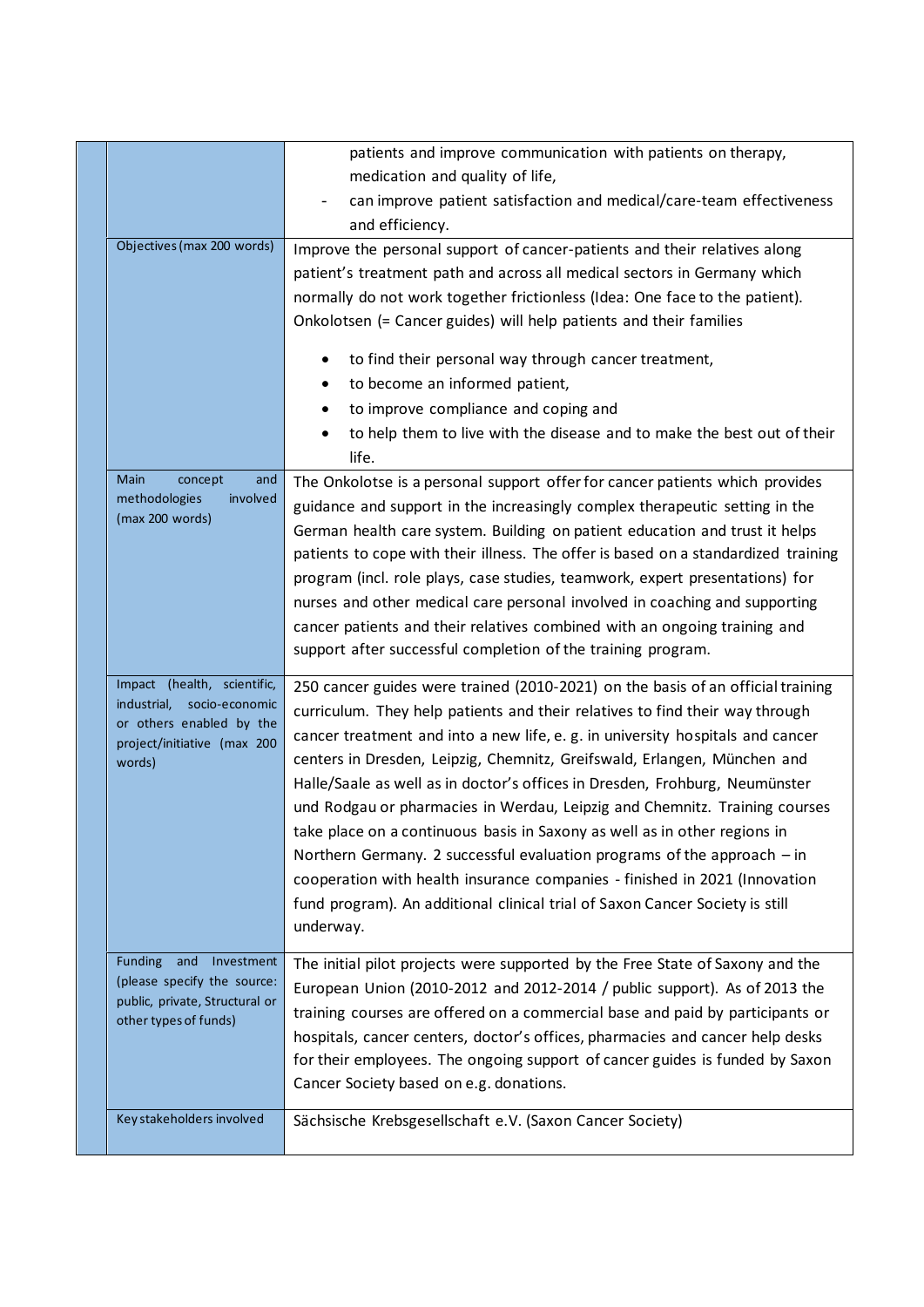### <span id="page-16-0"></span>**7. TREAT-NMD Global Registry Network**

| Project   Initiative Title  <br>Logo(s)          | TREAT-NMD Global Registry Network<br>TREAT-NMD Global Registry Network                                                                                                                                                                                                                                                                                                                                                                                                                                                                                                                                                                                                                                                                                                                                                                                                                                                                                                                           |
|--------------------------------------------------|--------------------------------------------------------------------------------------------------------------------------------------------------------------------------------------------------------------------------------------------------------------------------------------------------------------------------------------------------------------------------------------------------------------------------------------------------------------------------------------------------------------------------------------------------------------------------------------------------------------------------------------------------------------------------------------------------------------------------------------------------------------------------------------------------------------------------------------------------------------------------------------------------------------------------------------------------------------------------------------------------|
| Organisation name                                | <b>TREAT-NMD Alliance Ltd</b>                                                                                                                                                                                                                                                                                                                                                                                                                                                                                                                                                                                                                                                                                                                                                                                                                                                                                                                                                                    |
| Country                                          | International                                                                                                                                                                                                                                                                                                                                                                                                                                                                                                                                                                                                                                                                                                                                                                                                                                                                                                                                                                                    |
| Region                                           | International / worldwide                                                                                                                                                                                                                                                                                                                                                                                                                                                                                                                                                                                                                                                                                                                                                                                                                                                                                                                                                                        |
| Contact person                                   | David Allison                                                                                                                                                                                                                                                                                                                                                                                                                                                                                                                                                                                                                                                                                                                                                                                                                                                                                                                                                                                    |
| Contact email                                    | info@treat-nmd.com                                                                                                                                                                                                                                                                                                                                                                                                                                                                                                                                                                                                                                                                                                                                                                                                                                                                                                                                                                               |
| Website:                                         | https://treat-nmd.org/patient-registries/what-are-the-treat-nmd-global-<br>registries/                                                                                                                                                                                                                                                                                                                                                                                                                                                                                                                                                                                                                                                                                                                                                                                                                                                                                                           |
| Keywords:                                        | Patient registries, neuromuscular disorders, FAIR principles                                                                                                                                                                                                                                                                                                                                                                                                                                                                                                                                                                                                                                                                                                                                                                                                                                                                                                                                     |
| Duration:                                        | 2007-on                                                                                                                                                                                                                                                                                                                                                                                                                                                                                                                                                                                                                                                                                                                                                                                                                                                                                                                                                                                          |
| Area of application                              | Neuromuscular disorders (NMD)                                                                                                                                                                                                                                                                                                                                                                                                                                                                                                                                                                                                                                                                                                                                                                                                                                                                                                                                                                    |
| challenges<br>tackled<br>Main<br>(max 200 words) | TREAT-NMD is a network of excellence for the NMD field that provides<br>infrastructure to ensure that the most promising new therapies reach patients<br>as quickly as possible. Established in 2007 as an EU funded 'network of<br>excellence', its focus has been on the development of tools that industry,<br>clinicians and scientists need to bring novel therapeutic approaches into the<br>clinic, and on establishing best-practice care for patients living with a NMD<br>condition.                                                                                                                                                                                                                                                                                                                                                                                                                                                                                                   |
| <b>DESCRIPTION</b>                               | Recent years have seen rapid developments in the NMD field with promising<br>preclinical results and new therapies already approved or approaching the<br>market. Yet therapy development for rare NMD still faces several barriers for<br>patients, clinicians and researchers and pharmaceutical industry. Particularly, a<br>lack of implemented, standardised care guidelines prevent many from<br>receiving optimal care. Support tools such as validated clinical outcome<br>measures, data collection guidance and standard operating procedures for<br>research protocols may hold back therapeutic development. For diseases with<br>therapy options available, standardised and available data on the safety and<br>efficacy of the different therapies are needed for informed decision-making.<br>For post-marketing commitments of industry, establishment of phase 4 studies<br>often places an unfeasible burden on the data providers and leads to drug-<br>specific data silos. |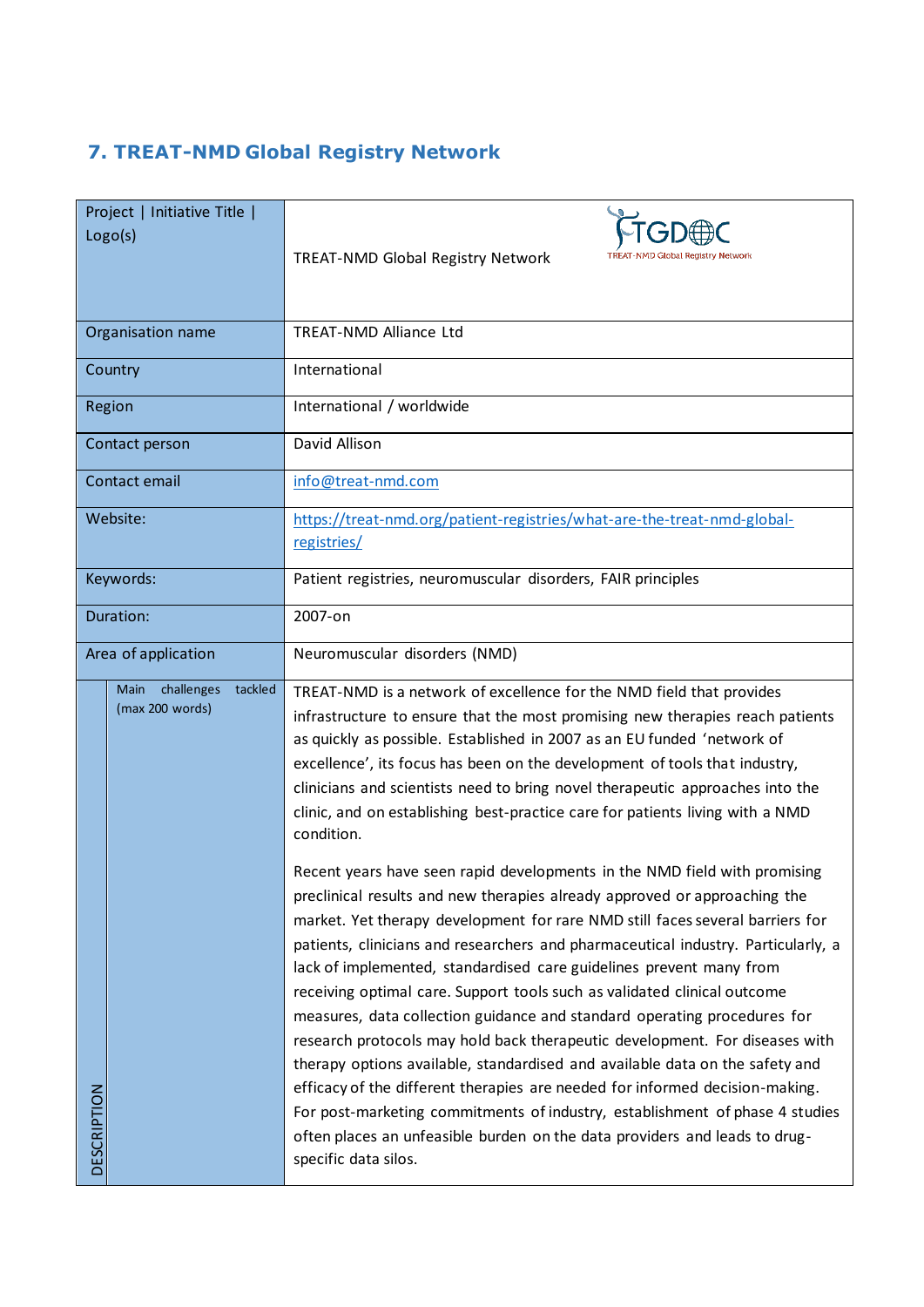| Objectives (max 200 words)                                                                                                                        | To standardise and harmonise collection of NMD clinical data to support the<br>development of new treatments and intervention, improve safety and efficacy<br>assessment of existing treatments, give a better understanding of disease<br>progression and improve standards of care for people living with NMD.                                                                                                                                                                                                                                                                                                                                                |
|---------------------------------------------------------------------------------------------------------------------------------------------------|-----------------------------------------------------------------------------------------------------------------------------------------------------------------------------------------------------------------------------------------------------------------------------------------------------------------------------------------------------------------------------------------------------------------------------------------------------------------------------------------------------------------------------------------------------------------------------------------------------------------------------------------------------------------|
| Main<br>concept<br>and<br>methodologies<br>involved<br>(max 200 words)                                                                            | The TREAT-NMD Global Registry Network is also known by the legacy name<br>'TGDOC' (TREAT-NMD Global Data systems Oversight Committee), its<br>governing board includes representatives from all participating registries and<br>patient representatives. The TGDOC is governed by a charter and Standard<br>Operating Procedures (SOPs) which outline the relationship among the<br>individual registries and with third parties (such as industry and academic<br>partners wanting to enquire into the Global Registries Network for research or<br>clinical trials). A dedicated Executive Board leads on the strategic activities and<br>manages operations. |
|                                                                                                                                                   | Collection of the TREAT-NMD Core Datasets allows standardisation of data<br>across a variety of registries (national/international, clinical/patient entered<br>data, etc.) according to the FAIR (Findable, Accessible, Interoperable, Reusable)<br>principles. Core datasets have been established for the main NMD disease<br>(groups) and are periodically revised through a consensus process which<br>involves all main stakeholders to keep data collection aligned with the most<br>updated clinical developments in the specific fields.                                                                                                               |
|                                                                                                                                                   | Data from participating registries have the option to be combined into a<br>Central Data Warehouse either directly through the TREAT-NMD Global<br>Registries Platform (GRP) infrastructure, which registries can use either directly<br>to host their patient data, or indirectly, where registries embed the core<br>dataset into their own system and share data with TREAT-NMD via the GRP.                                                                                                                                                                                                                                                                 |
| Impact<br>(health,<br>scientific, industrial,<br>socio-economic<br><b>or</b><br>others enabled<br>by<br>the project/initiative<br>(max 200 words) | The harmonisation of datasets enables TGDOC to run enquiries into<br>patient data with reassurance that it is of a high quality and<br>standardised throughout the network. Up to 2021, 40 enquiries have<br>been completed for use by pharmaceutical companies in the NMD field,<br>resulting in feasibility enquiries for clinical programmes, clinical trial<br>planning, recruitment support for clinical trials and multinational studies<br>focusing on health economics. This work is undertaken with the aim of<br>ensuring that promising new therapies can be brought to patients as<br>quickly as possible.                                          |
|                                                                                                                                                   | Real-world data from the TREAT-NMD Global Registries Network may<br>also significantly contribute to:                                                                                                                                                                                                                                                                                                                                                                                                                                                                                                                                                           |
|                                                                                                                                                   | 1. improved understanding of disease progression in treated and<br>untreated patients<br>2. long term evaluation of safety and efficacy for existing or new<br>treatments                                                                                                                                                                                                                                                                                                                                                                                                                                                                                       |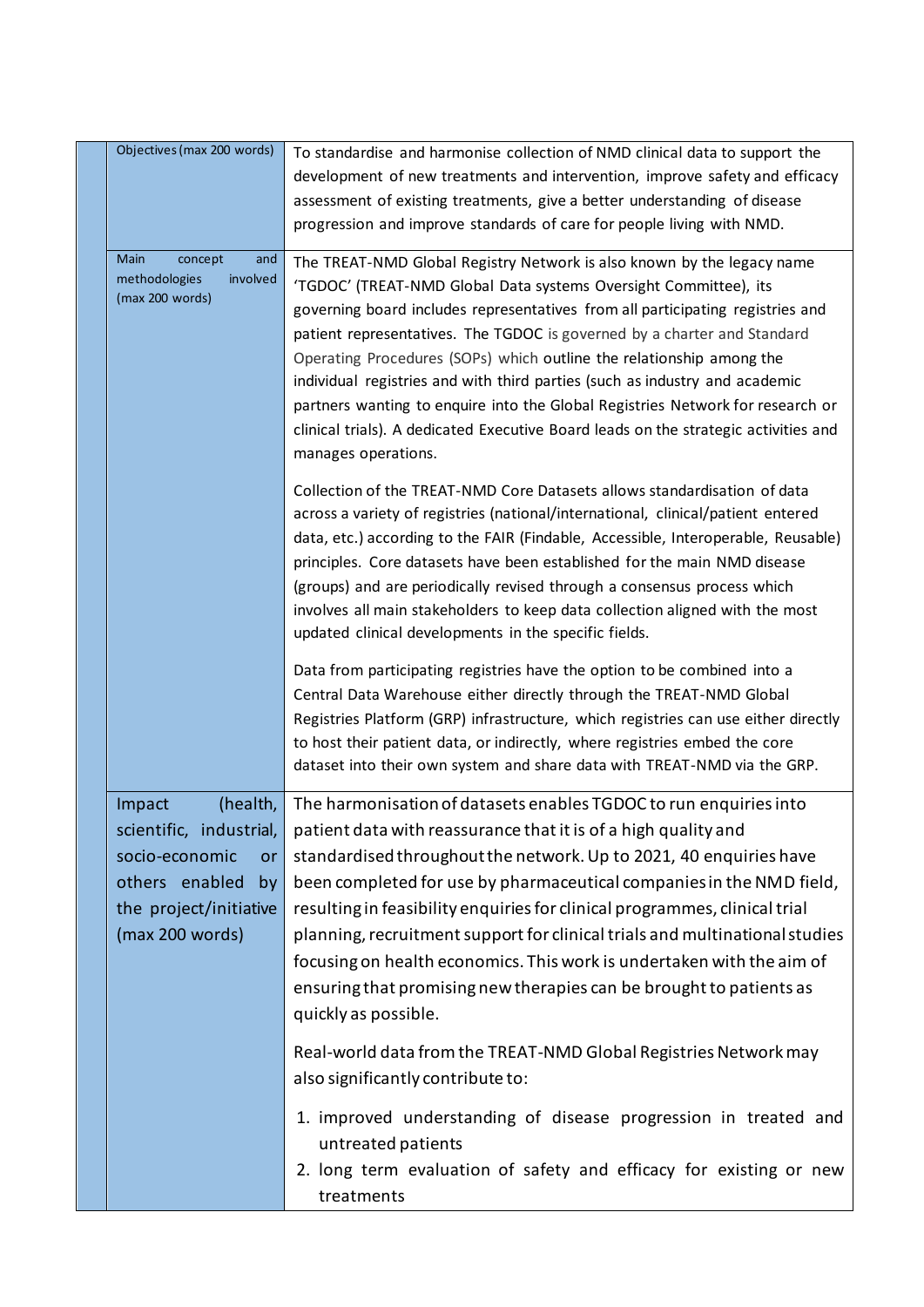|                |                     | 3. clinical trial design and outcome measure selection                    |
|----------------|---------------------|---------------------------------------------------------------------------|
|                |                     | 4. facilitate dissemination of better standards of care for people living |
|                |                     | with NMD.                                                                 |
|                |                     | The TREAT-NMD Global Registry Network activity has also greatly           |
|                |                     | contributed to share good practice and FAIR principles on patient data    |
|                |                     | stewardship and management. In 2016, the TREAT-NMD Global Registries      |
|                |                     | Network received endorsement from the International Rare Diseases         |
|                |                     | Research Consortium (IRDIRC) as a Recognized Resource.                    |
|                |                     |                                                                           |
| <b>Funding</b> | and                 | Local activity of the individual registries is typically supported by     |
| Investment     | (please)            | institutional funds to clinicians and/or by Patient Organisations.        |
|                | specify the source: | Additional contribution may derive from specific agreements for data      |
| public,        | private,            | use with pharmaceutical industries either local or through TGDOC. The     |
|                | Structural or other | TREAT-NMD infrastructure (GRP platform, TGDOC management,                 |
|                | types of funds)     | development of the core datasets) received unconditional support from     |
|                |                     | pharmaceutical industry and is supported by fees for service for TGDOC    |
|                |                     | enquiries.                                                                |
|                |                     |                                                                           |
| <b>Key</b>     | stakeholders        | Patients and Patient Organisations; clinicians; pharmaceutical industry   |
| involved       |                     |                                                                           |
|                |                     |                                                                           |

 $\overline{\phantom{a}}$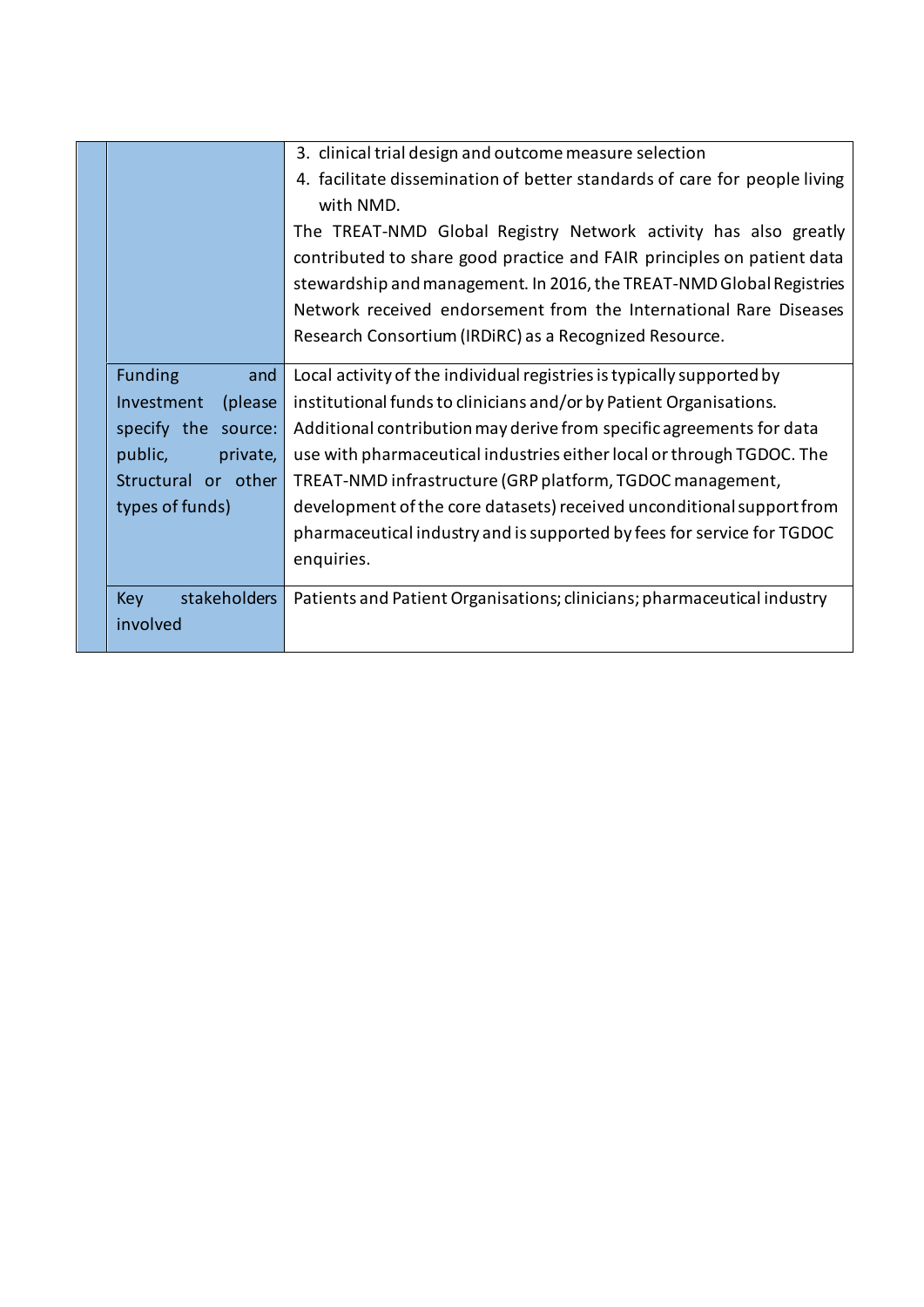#### <span id="page-19-0"></span>**8. TRON – Translationale Onkologie an der Universitätsmedizin der Johannes Gutenberg-Universität Mainz gemeinnützige GmbH**

| Project   Initiative Title  <br>Logo(s)                                                      | TRON                                                                                                                                                                                                                                                                                                                                                                                                                                                                                                                                                                                                                                                                                                                                                                                                                                                           |
|----------------------------------------------------------------------------------------------|----------------------------------------------------------------------------------------------------------------------------------------------------------------------------------------------------------------------------------------------------------------------------------------------------------------------------------------------------------------------------------------------------------------------------------------------------------------------------------------------------------------------------------------------------------------------------------------------------------------------------------------------------------------------------------------------------------------------------------------------------------------------------------------------------------------------------------------------------------------|
| Organisation name                                                                            | TRON - Translationale Onkologie an der Universitätsmedizin der Johannes<br>Gutenberg-Universität Mainz gemeinnützige GmbH                                                                                                                                                                                                                                                                                                                                                                                                                                                                                                                                                                                                                                                                                                                                      |
| Country                                                                                      | Germany                                                                                                                                                                                                                                                                                                                                                                                                                                                                                                                                                                                                                                                                                                                                                                                                                                                        |
| Region                                                                                       | Rheinland-Pfalz                                                                                                                                                                                                                                                                                                                                                                                                                                                                                                                                                                                                                                                                                                                                                                                                                                                |
| Contact person                                                                               | Andrée Rothermel                                                                                                                                                                                                                                                                                                                                                                                                                                                                                                                                                                                                                                                                                                                                                                                                                                               |
| Contact email                                                                                | Tron-pm@tron-mainz.de                                                                                                                                                                                                                                                                                                                                                                                                                                                                                                                                                                                                                                                                                                                                                                                                                                          |
| Website:                                                                                     | www.tron-mainz.de                                                                                                                                                                                                                                                                                                                                                                                                                                                                                                                                                                                                                                                                                                                                                                                                                                              |
| Keywords:                                                                                    | Cancer, Oncology, Biomarkers, Vaccines, Immuno-Oncology, Clinical<br>Translation, Personalised Medicine, Innovative Therapies                                                                                                                                                                                                                                                                                                                                                                                                                                                                                                                                                                                                                                                                                                                                  |
| Duration:                                                                                    | TRON was founded in 2010 by Ugur Sahin, Özlem Türeci and Christoph Huber                                                                                                                                                                                                                                                                                                                                                                                                                                                                                                                                                                                                                                                                                                                                                                                       |
| Area of application                                                                          | Translational Oncology, Personalised Medicine                                                                                                                                                                                                                                                                                                                                                                                                                                                                                                                                                                                                                                                                                                                                                                                                                  |
| challenges<br>tackled<br>Main<br>(max 200 words)                                             | TRON gGmbH - Translational Oncology at the University Medical Center of the<br>Johannes Gutenberg University in Mainz (Germany) is a trans-disciplinary, not-<br>for-profit research organization. Specializing in cancer immunology and<br>genomics, our research teams identify and characterize disease-relevant<br>molecular targets, including developing tailored bioinformatical and novel<br>biostatistical approaches. We design and improve cutting-edge technologies<br>for biomarker discovery and biopharmaceutical drug development. Once we<br>establish preclinical proof-of-concept, we aim to translate our results into<br>(clinical) patient care via cooperation partners. Several TRON inventions have<br>found their way into clinical trials. In addition, TRON technologies have been<br>integrated in BioNTech's Comirnaty® vaccine. |
| Objectives (max 200 words)                                                                   | TRON pursues basic and applied research in oncology and immunology to<br>develop innovative new drugs and diagnostics for the treatment of cancer and<br>other severe diseases of the immune system with a particular focus on<br>personalized therapies and biomarkers.                                                                                                                                                                                                                                                                                                                                                                                                                                                                                                                                                                                       |
| <b>DESCRIPTION</b><br>Main<br>concept<br>and<br>methodologies<br>involved<br>(max 200 words) | Personalized medicine, in which physicians tailor treatment to specific patients,<br>has high potential for increasing treatment efficacy and lowering the costs of<br>drug development and medical treatment. TRON's research of novel biomarkers<br>is a key contribution to this area, as biomarkers are a key tool for designing                                                                                                                                                                                                                                                                                                                                                                                                                                                                                                                           |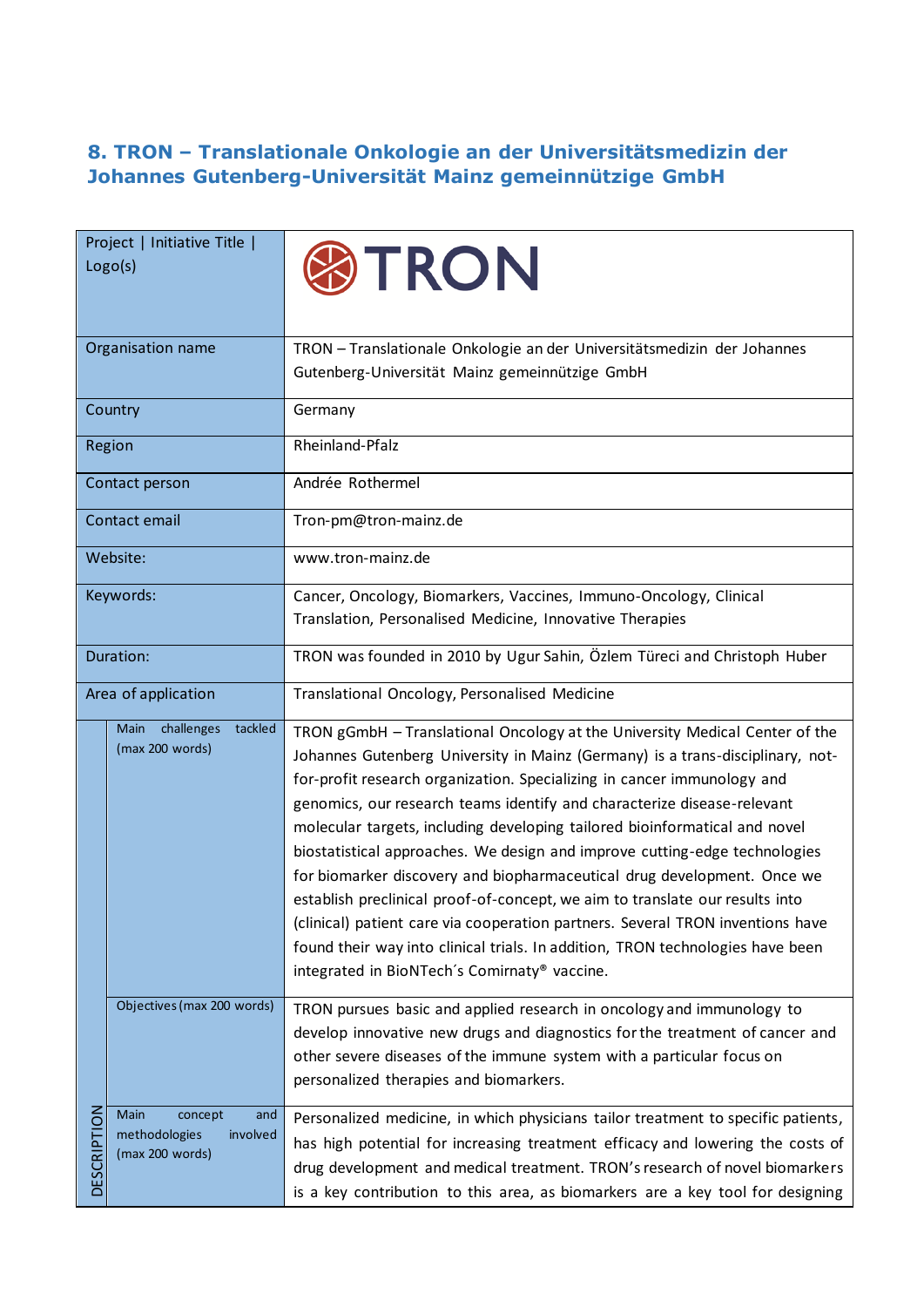|                                                           | treatment plans and are used to address defined characteristics in combination    |
|-----------------------------------------------------------|-----------------------------------------------------------------------------------|
|                                                           | with targeted therapeutics. Additionally, TRON is specialized in all technologies |
|                                                           | and techniques for profiling clinical specimens, including the next generation    |
|                                                           | high-throughput sequencing platform, data mining and the analysis of basic and    |
|                                                           | clinical study results.                                                           |
|                                                           |                                                                                   |
|                                                           | In addition, TRON offers the following expertise:                                 |
|                                                           | - Characterization of Immune Therapeutics                                         |
|                                                           |                                                                                   |
|                                                           | - Therapy Studies in Mouse Models                                                 |
|                                                           | - Immunogenicity Studies in Mouse Models                                          |
|                                                           | - In vivo Imaging                                                                 |
|                                                           | - Data Analysis                                                                   |
|                                                           | - Biostatistical Analysis                                                         |
|                                                           | -Systems Biology and Computational Immunology                                     |
| Impact (health, scientific,                               | TRON conducts collaborative research into immunological mechanisms and            |
| industrial,<br>socio-economic<br>or others enabled by the | therapeutic modulation of the immune system. Cutting-edge research and            |
| project/initiative (max 200                               | applied studies are combined to elucidate immune mechanisms of disease and        |
| words)                                                    | to modulate immunity in autoimmune diseases, allergy, cancer and infectious       |
|                                                           | diseases. Although TRON was founded in 2010, several TRON inventions are          |
|                                                           | already undergoing clinical testing and may lead to improved patient care in      |
|                                                           | the next few years. In addition, TRON technologies were used to develop           |
|                                                           |                                                                                   |
|                                                           | BioNTech's Comirnaty® vaccine. As such, TRON inventions have had major            |
|                                                           | health, scientific, industrial and socio-economic impact.                         |
| <b>Funding</b><br>and Investment                          | The research at TRON gGmbH is funded by national (DFG, BMBF) and                  |
| (please specify the source:                               | international (EU) funding initiatives. For this, TRON is taking part in several  |
| public, private, Structural or                            | local, national and international research consortia. In addition, TRON is        |
| other types of funds)                                     | partnering with biotech companies and pharmaceutical industries.                  |
| Key stakeholders involved                                 | TRON partners with medical universities, research institutions in the field of    |
|                                                           | genomics, immunology and/ or oncology, biomarker diagnostics developing           |
|                                                           | companies, drug developing biopharmaceutical companies, scientists and            |
|                                                           | researchers with an interest in translation.                                      |

 $\overline{\phantom{a}}$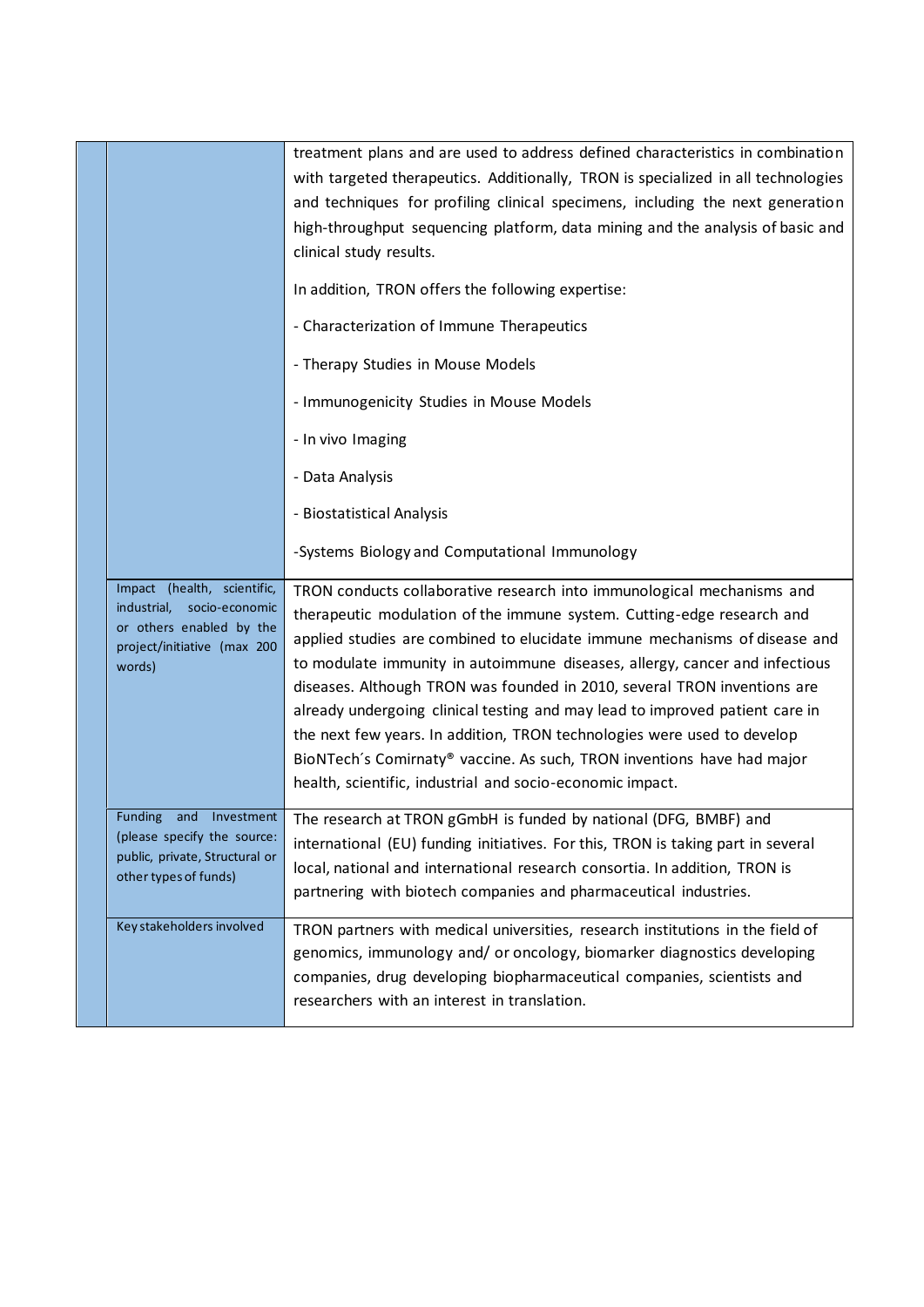### <span id="page-21-0"></span>**9. SaxoCell – Living Drugs – Precision Therapy Cluster for Saxony**

| Project   Initiative Title  <br>Logo(s)                      | SaxoCell®<br>SAZOCELL®                                                                                                                                                                                                                                                                                                                                                                                                                                                                                                                                                                                                                                                                                                                                                                                                                                                                                                                                                                                                              |
|--------------------------------------------------------------|-------------------------------------------------------------------------------------------------------------------------------------------------------------------------------------------------------------------------------------------------------------------------------------------------------------------------------------------------------------------------------------------------------------------------------------------------------------------------------------------------------------------------------------------------------------------------------------------------------------------------------------------------------------------------------------------------------------------------------------------------------------------------------------------------------------------------------------------------------------------------------------------------------------------------------------------------------------------------------------------------------------------------------------|
| Organisation name                                            | SaxoCell core partners:<br>Fraunhofer Institut für Zelltherapie und Immunologie IZI<br>Technische Universität Dresden<br>Universität Leipzig                                                                                                                                                                                                                                                                                                                                                                                                                                                                                                                                                                                                                                                                                                                                                                                                                                                                                        |
|                                                              | Klinikum Chemnitz gGmbH                                                                                                                                                                                                                                                                                                                                                                                                                                                                                                                                                                                                                                                                                                                                                                                                                                                                                                                                                                                                             |
| Country                                                      | Germany                                                                                                                                                                                                                                                                                                                                                                                                                                                                                                                                                                                                                                                                                                                                                                                                                                                                                                                                                                                                                             |
| Region                                                       | Saxony                                                                                                                                                                                                                                                                                                                                                                                                                                                                                                                                                                                                                                                                                                                                                                                                                                                                                                                                                                                                                              |
| Contact person                                               | Dr. Thomas Tradler, MBA                                                                                                                                                                                                                                                                                                                                                                                                                                                                                                                                                                                                                                                                                                                                                                                                                                                                                                                                                                                                             |
| Contact email                                                | thomas.tradler@izi.fraunhofer.de                                                                                                                                                                                                                                                                                                                                                                                                                                                                                                                                                                                                                                                                                                                                                                                                                                                                                                                                                                                                    |
| Website:                                                     | www.saxocell.de                                                                                                                                                                                                                                                                                                                                                                                                                                                                                                                                                                                                                                                                                                                                                                                                                                                                                                                                                                                                                     |
| Keywords:                                                    | Cell and gene therapy; living medicine, manufacturing                                                                                                                                                                                                                                                                                                                                                                                                                                                                                                                                                                                                                                                                                                                                                                                                                                                                                                                                                                               |
| Duration:                                                    | 01.10.2021-30.09.2024                                                                                                                                                                                                                                                                                                                                                                                                                                                                                                                                                                                                                                                                                                                                                                                                                                                                                                                                                                                                               |
| Area of application                                          | Cell and gene therapies                                                                                                                                                                                                                                                                                                                                                                                                                                                                                                                                                                                                                                                                                                                                                                                                                                                                                                                                                                                                             |
| Main challenges<br>tackled<br>(max 200 words)<br>DESCRIPTION | In Germany, medicine of the future faces the societal challenge of providing<br>people with innovative care that is accessible to all but also affordable. The<br>central goal of the SaxoCell cluster of the future is therefore to develop state-<br>of-the-art cell and gene therapeutics, so-called "living medicines" for many<br>patient groups, which are highly efficient and available at low cost. The aim is<br>to produce the patient's own (autologous) or foreign (allogeneic) immune or<br>stem cells with precise functions and at socially acceptable costs on an<br>industrial scale and make them clinically available to patients as part of a<br>personalized therapy concept. Through the regional cooperation of academic<br>and clinical institutions, research institutes, start-ups and larger industrial<br>partners, health authorities and ethics committees, an attractive economic<br>model with high regional, but ultimately also national value creation potential<br>is to be created in Saxony. |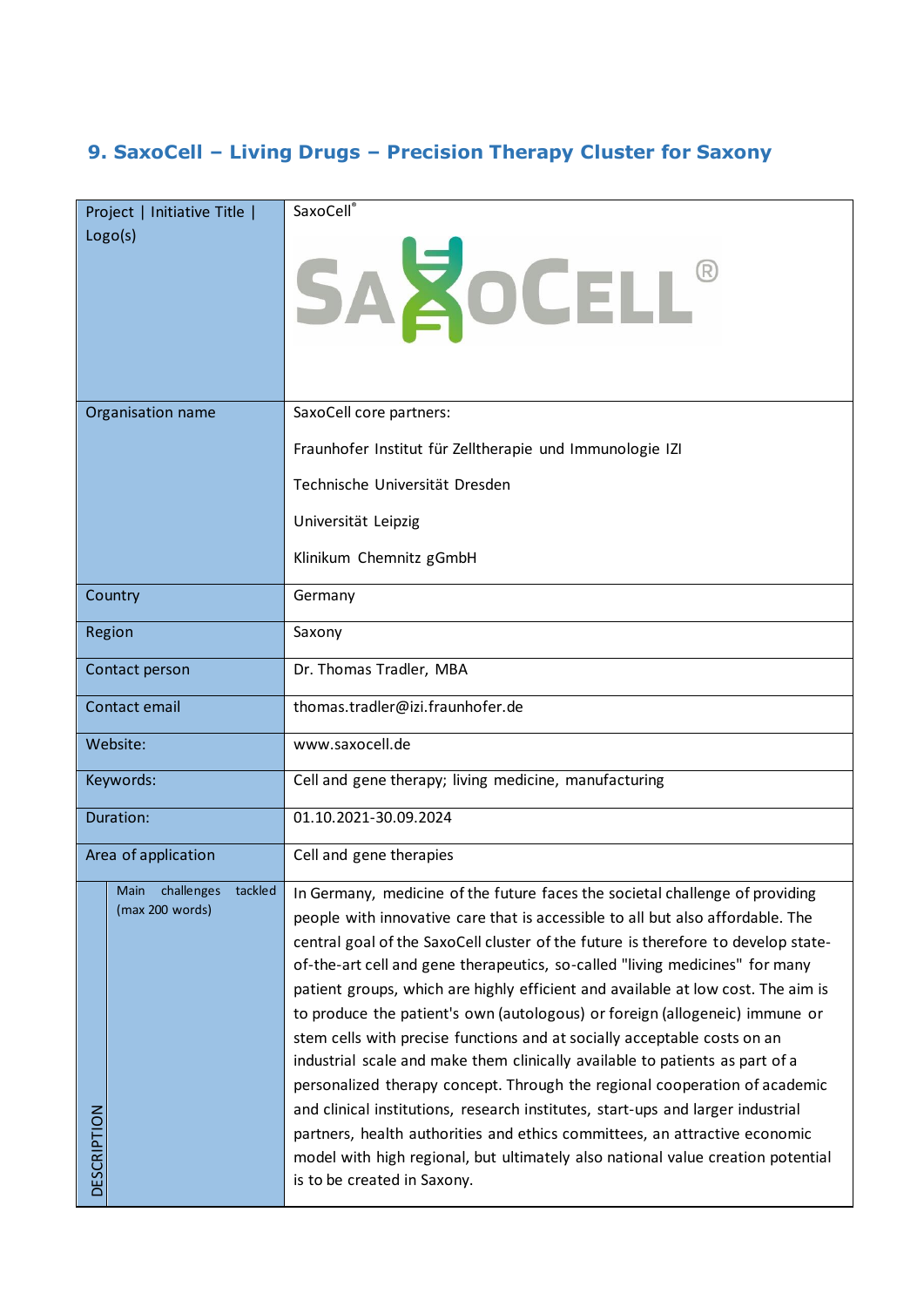| Objectives (max 200 words)                                                                                                        | Development of novel ATMPs (advanced therapy medicinal products)<br>$\bullet$<br>and expansion of their previous areas of application<br>Improving the tolerability and efficacy of ATMPs through the latest cell<br>$\bullet$<br>and gene therapy (CGT) technologies<br>Increasing manufacturing efficiency through automation / artificial<br>intelligence (AI) and standardization<br>Creation of an innovative preclinical and clinical environment for the<br>optimal development of the industry in Saxony, also through measures<br>of professional education and training<br>Strengthening regional, national and international technology transfer<br>by attracting investments and innovations from international<br>companies to Saxony                                                                                                                                                                                                                                                                                                                                                                                                                                                                                                                                                      |
|-----------------------------------------------------------------------------------------------------------------------------------|---------------------------------------------------------------------------------------------------------------------------------------------------------------------------------------------------------------------------------------------------------------------------------------------------------------------------------------------------------------------------------------------------------------------------------------------------------------------------------------------------------------------------------------------------------------------------------------------------------------------------------------------------------------------------------------------------------------------------------------------------------------------------------------------------------------------------------------------------------------------------------------------------------------------------------------------------------------------------------------------------------------------------------------------------------------------------------------------------------------------------------------------------------------------------------------------------------------------------------------------------------------------------------------------------------|
| and<br>Main<br>concept<br>methodologies<br>involved<br>(max 200 words)                                                            | SaxoCell® has a strong focus on innovative R&D. A comprehensive search for<br>attractive cell and gene therapy projects was conducted. The selection of the<br>applications received was based on, among other things, an assessment of the<br>level of innovation, the industrial feasibility and applicability, the industry<br>contribution already acquired to the project, and the hoped-for positive impact<br>on the expansion of the regional industrial sector. Eventually, twelve R&D<br>projects were selected which address current limitations in the field of novel<br>ATMPs, while providing solutions to regulatory and health economic aspects. In<br>addition, the cluster established several cross-project technical and clinical<br>platforms to support individual R&D projects, addressing special R&D project<br>needs like clinical trial management, Omics technologies, manufacturing<br>automation and others. Moreover, SaxoCell also established the central<br>management & communication hub SaxoCellHUB, which works in a cross-<br>project manner as well, creates and maintains an innovation oriented cluster<br>culture – and takes care of R&D supporting activities like project and<br>stakeholder management, transfer, PR, cluster marketing and other tasks. |
| Impact (health, scientific,<br>industrial,<br>socio-economic<br>or others enabled by the<br>project/initiative (max 200<br>words) | SaxoCell® will significantly improve regional networking in Saxony in the field of<br>cell and gene therapies, will integrate further partners and initiatives<br>nationwide and aims at closing corresponding gaps in the cell and gene therapy<br>value chains. In this way, synergy potentials will be raised and realized. In<br>addition, the cluster will massively increase the visibility of the activities of<br>Saxon and nationwide partners in the field of cell and gene therapy $-$ both at<br>the level of research and with regard to the R&D activities of industrial<br>partners. Thus, access to funding will be facilitated and expanded for the<br>players, and structures will be created to accelerate clinical implementation<br>(network of clinical players and cooperation with regulatory authorities).<br>Through these and other activities, SaxoCell® will thus significantly increase the<br>attractiveness for investments of national and international companies in this<br>industrial sector and contribute substantially to the development and further<br>strengthening of an innovative cell and gene therapy industry in Saxony,<br>Germany.                                                                                                                    |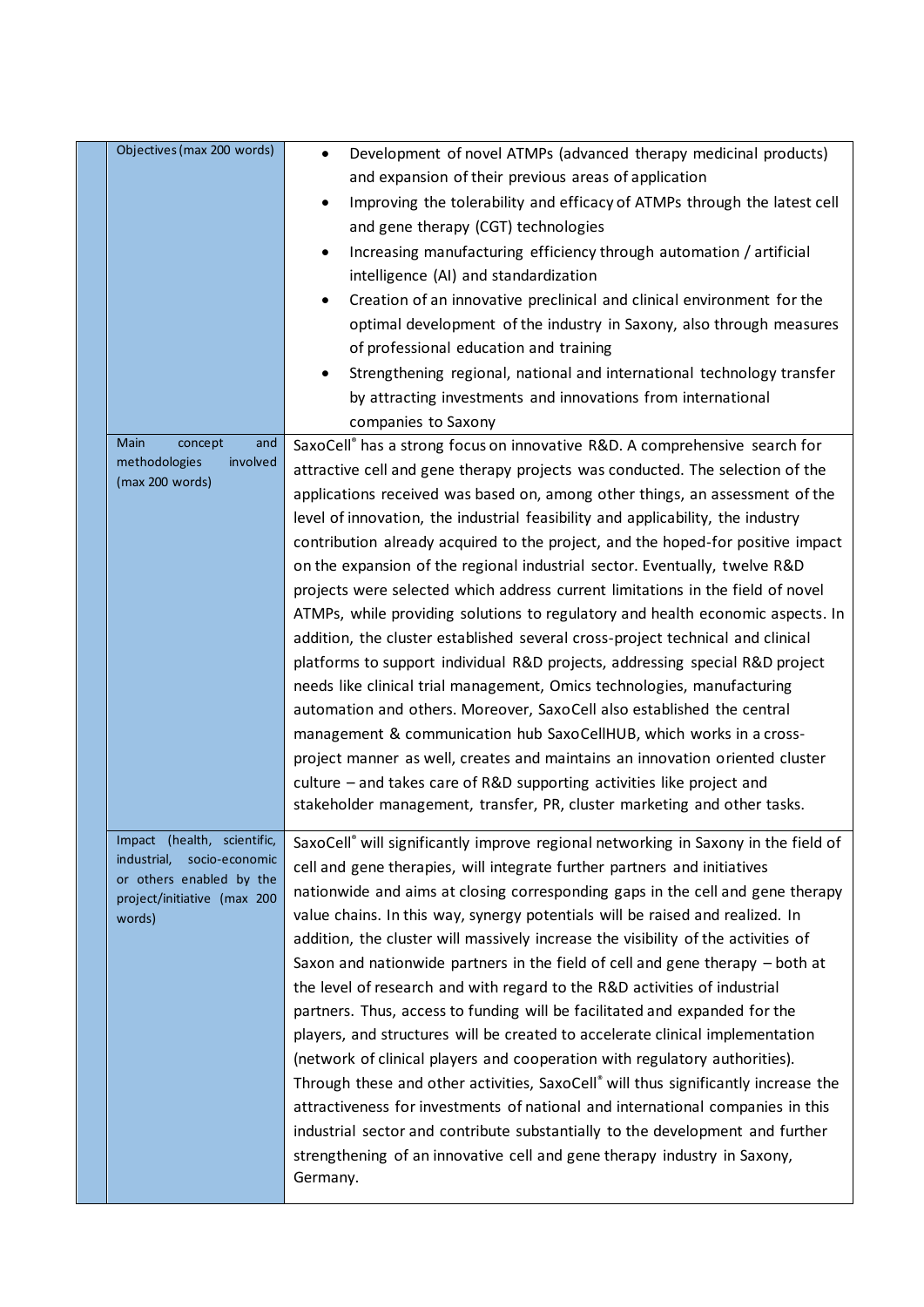| Funding and Investment<br>(please specify the source:<br>public, private, Structural or<br>other types of funds) | SaxoCell is funded from BMBF clusters4future initiative as well as own<br>contribution from industry partners involved in several R&D projects for 3<br>years with an amount of approximately 14 Mio. € with an option to extend the<br>project for a total of up to 6 more years. |
|------------------------------------------------------------------------------------------------------------------|------------------------------------------------------------------------------------------------------------------------------------------------------------------------------------------------------------------------------------------------------------------------------------|
| Key stakeholders involved                                                                                        | Fraunhofer Institute for Cell Therapy and Immunology IZI, Leipzig<br>$\bullet$<br>Technische Universität Dresden<br>Universität Leipzig<br>Klinikum Chemnitz gGmbH<br>City of Leipzig<br>City of Dresden<br>City of Chemnitz<br>Free State of Saxony                               |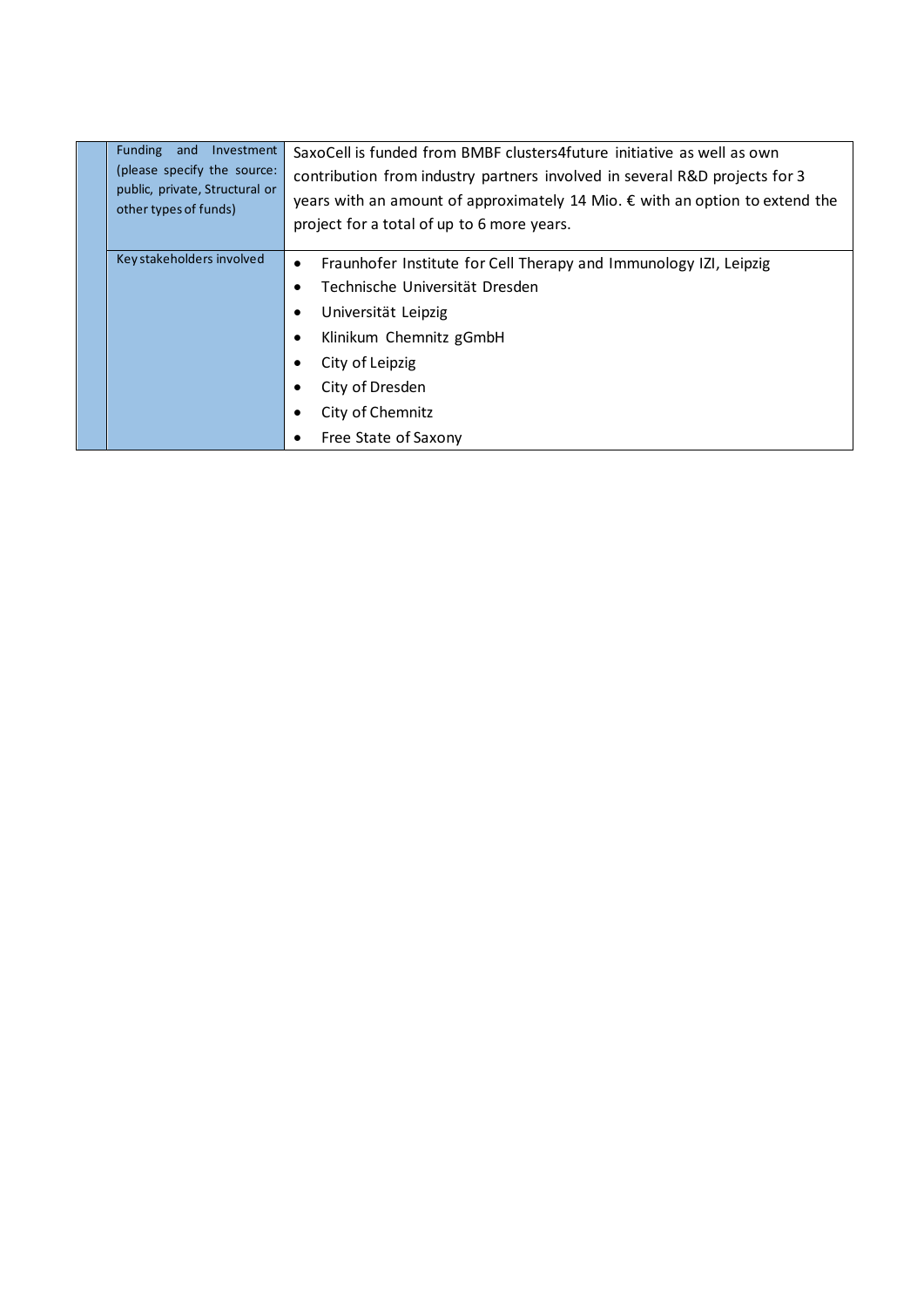### <span id="page-24-0"></span>**10. SaxoChiLD – Saxonian Child health innovation Leipzig - Dresden**

| Project   Initiative Title |                                                  | SaxoChiLD                                                                                                                                                                                                                                              |
|----------------------------|--------------------------------------------------|--------------------------------------------------------------------------------------------------------------------------------------------------------------------------------------------------------------------------------------------------------|
|                            | Logo(s)                                          | Network between<br>SaxoChiLD - Saxonian<br>Saxo<br>Leipzig and Dresden for<br>Child health innovation<br>Chi <sub>L</sub><br>Leipzig - Dresden<br>the DZKJ application<br>funded by the BMBF<br>(Deutsches Zentrum für<br>Kinder und<br>Jugendmedizin) |
| Organisation name          |                                                  | SaxoChiLD                                                                                                                                                                                                                                              |
| Country                    |                                                  | Germany                                                                                                                                                                                                                                                |
| Region                     |                                                  | Saxony                                                                                                                                                                                                                                                 |
| Contact person             |                                                  | Prof. Dr Antje Körner                                                                                                                                                                                                                                  |
| Contact email              |                                                  | antje.koerner@medizin.uni-leipzig.de                                                                                                                                                                                                                   |
| Website:                   |                                                  | https://saxochild.de/                                                                                                                                                                                                                                  |
| Keywords:                  |                                                  | Child, youth, health, German Center, network, obesity, environment,<br>immunology, mental health                                                                                                                                                       |
| Duration:                  |                                                  | September 2021 - tbd (currently in a concept development phase till February<br>2022 with 6 other partner sites in Germany for the main proposal). Official<br>start date of DZKJ would be January 2023.                                               |
| Area of application        |                                                  | Pediatrics, basic research, clinical research, child and youth health                                                                                                                                                                                  |
|                            | tackled<br>Main<br>challenges<br>(max 200 words) | Over the past century, biomedical research and public health efforts have<br>made tremendous advances in containing child morbidity and mortality and<br>improving child health and                                                                    |
|                            |                                                  | development. This has been promoted by industrial, technological and societal<br>transformations. Now, some of these environmental changes partially offset<br>advances in                                                                             |
|                            |                                                  | child health by imposing new health challenges that give rise to chronic<br>disorders. These changes also influence the interplay between psyche and<br>soma, modulating the expression                                                                |
| <b>DESCRIPTION</b>         |                                                  | of somatic and mental health problems. The period from conception through<br>birth and childhood to adolescence comprises particularly vulnerable phases of<br>development, each                                                                       |
|                            |                                                  | with sustained and life-long consequences on health. Thus, the interaction of<br>child health and development with the environment needs to be                                                                                                         |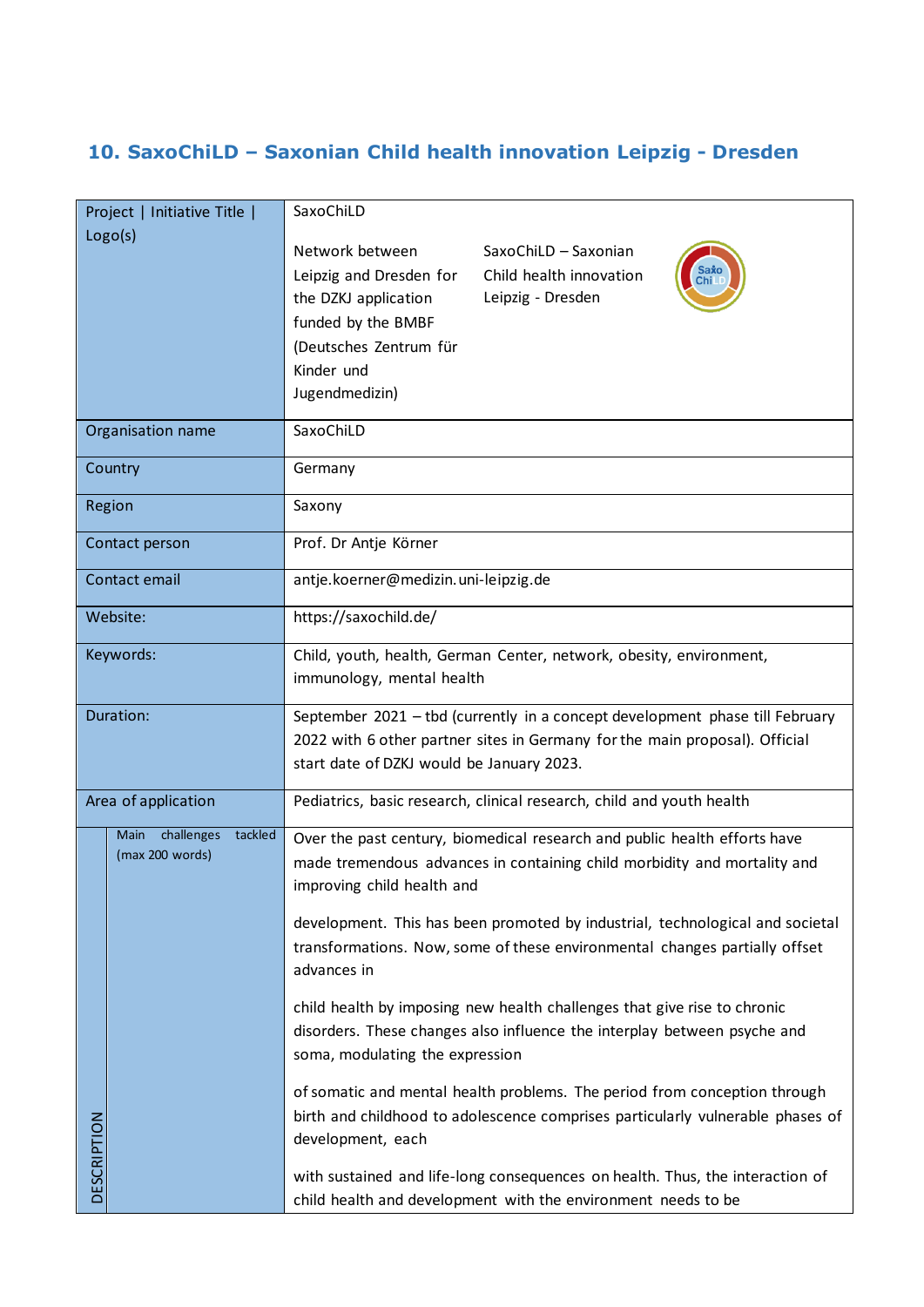|                                                                        | comprehensively addressed. Although many environmentally triggered<br>diseases are diagnosed in adulthood, they often originate in childhood or even<br>the prenatal phase on the background of an individual predisposition. This is<br>particularly relevant to chronic metabolic, inflammatory, and mental disorders.<br>Yet, neither the risks nor the emerging diseases associated with our<br>continuously changing environment have been sufficiently addressed to<br>improve preventive and therapeutic strategies.                                                                                                                                                                                                                                                                                                                                                                                                                                        |
|------------------------------------------------------------------------|--------------------------------------------------------------------------------------------------------------------------------------------------------------------------------------------------------------------------------------------------------------------------------------------------------------------------------------------------------------------------------------------------------------------------------------------------------------------------------------------------------------------------------------------------------------------------------------------------------------------------------------------------------------------------------------------------------------------------------------------------------------------------------------------------------------------------------------------------------------------------------------------------------------------------------------------------------------------|
| Objectives (max 200 words)                                             | In an overarching approach, SaxoChiLD combines comprehensive<br>epidemiological surveillance of child health and development in a dynamic<br>environmental context with special consideration of the psyche-soma<br>interaction. SaxoChiLD provides the entire interdisciplinary spectrum of<br>scientific and clinical excellence in pediatric epidemiology, environmental<br>research, immunology, infectious diseases, obesity and mental health along<br>with a powerful complementary infrastructure, including an internationally<br>unmatched collection of cohorts.                                                                                                                                                                                                                                                                                                                                                                                        |
|                                                                        | We address new health risks emerging from the interplay between<br>predisposition and our changing environment, and we identify risk and<br>resilience factors as well as underlying mechanisms. With focus on obesity,<br>immunopathies and mental disorders, SaxoChiLD implements the full<br>translational chain from epidemiological studies to basic and clinical science<br>discoveries to the development and application of novel targeted and more<br>precise detection, prevention and therapy tools. Amenable to other entities,<br>this holistic approach leads to a conceptual change in pediatric medicine<br>towards promotion of child health on both, a population and patient-tailored<br>level, particularly, but not only for civilization diseases originating in childhood.<br>During the current concept development phase the proposal of SaxoCHiLD will<br>now be refined together with the other 6 national partner sites. The aim is to |
| Main<br>concept<br>and<br>methodologies<br>involved<br>(max 200 words) | form a new German Center for Child and Youth Health.<br>The main concept is to combine regional and national expertise as well as<br>infrastructure to address the above-mentioned challenge via a translational<br>research approach.<br>SaxoChiLD's major contribution will be:                                                                                                                                                                                                                                                                                                                                                                                                                                                                                                                                                                                                                                                                                  |
|                                                                        | Infrastructure for patient care and education of health care<br>professionals<br>Epidemiological expertise, cohorts, registries, and biobanks<br>Environmental monitoring<br>Expertise on the innate immune system to infection associated<br>inflammatory disease, autoinflammation, and autoimmunity<br>Expertise in metabolism and childhood obesity<br>Contribution to neuro-psychosocial aspects to child health,<br>development, and disorders                                                                                                                                                                                                                                                                                                                                                                                                                                                                                                               |